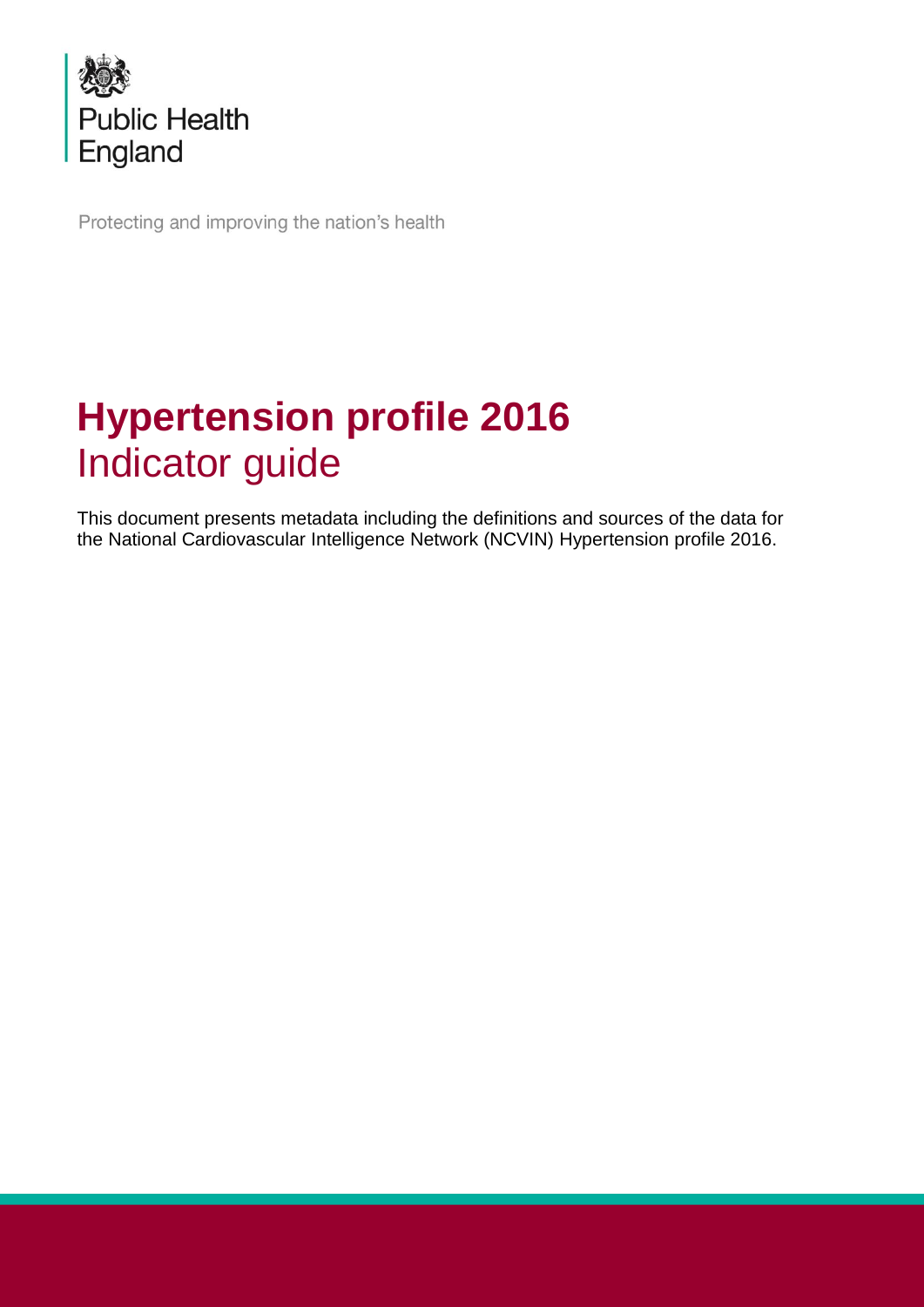# <span id="page-1-0"></span>About Public Health England

Public Health England exists to protect and improve the nation's health and wellbeing, and reduce health inequalities. It does this through advocacy, partnerships, world-class science, knowledge and intelligence, and the delivery of specialist public health services. PHE is an operationally autonomous executive agency of the Department of Health.

Public Health England Wellington House 133-155 Waterloo Road London SE1 8UG Tel: 020 7654 8000 [www.gov.uk/phe](http://www.gov.uk/phe) Twitter: [@PHE\\_uk](https://twitter.com/PHE_uk) Facebook: [www.facebook.com/PublicHealthEngland](http://www.facebook.com/PublicHealthEngland)

#### © Crown copyright 2016

You may re-use this information (excluding logos) free of charge in any format or medium, under the terms of the Open Government Licence v3.0. To view this licence, visit [OGL](https://www.nationalarchives.gov.uk/doc/open-government-licence/version/3/) or email [psi@nationalarchives.gsi.gov.uk.](mailto:psi@nationalarchives.gsi.gov.uk) Where we have identified any third party copyright information you will need to obtain permission from the copyright holders concerned. Any enquiries regarding this publication should be sent to [ncvin@phe.gov.uk.](mailto:ncvin@phe.gov.uk)

Published January 2016 PHE publications gateway number: 2015420

<span id="page-1-1"></span>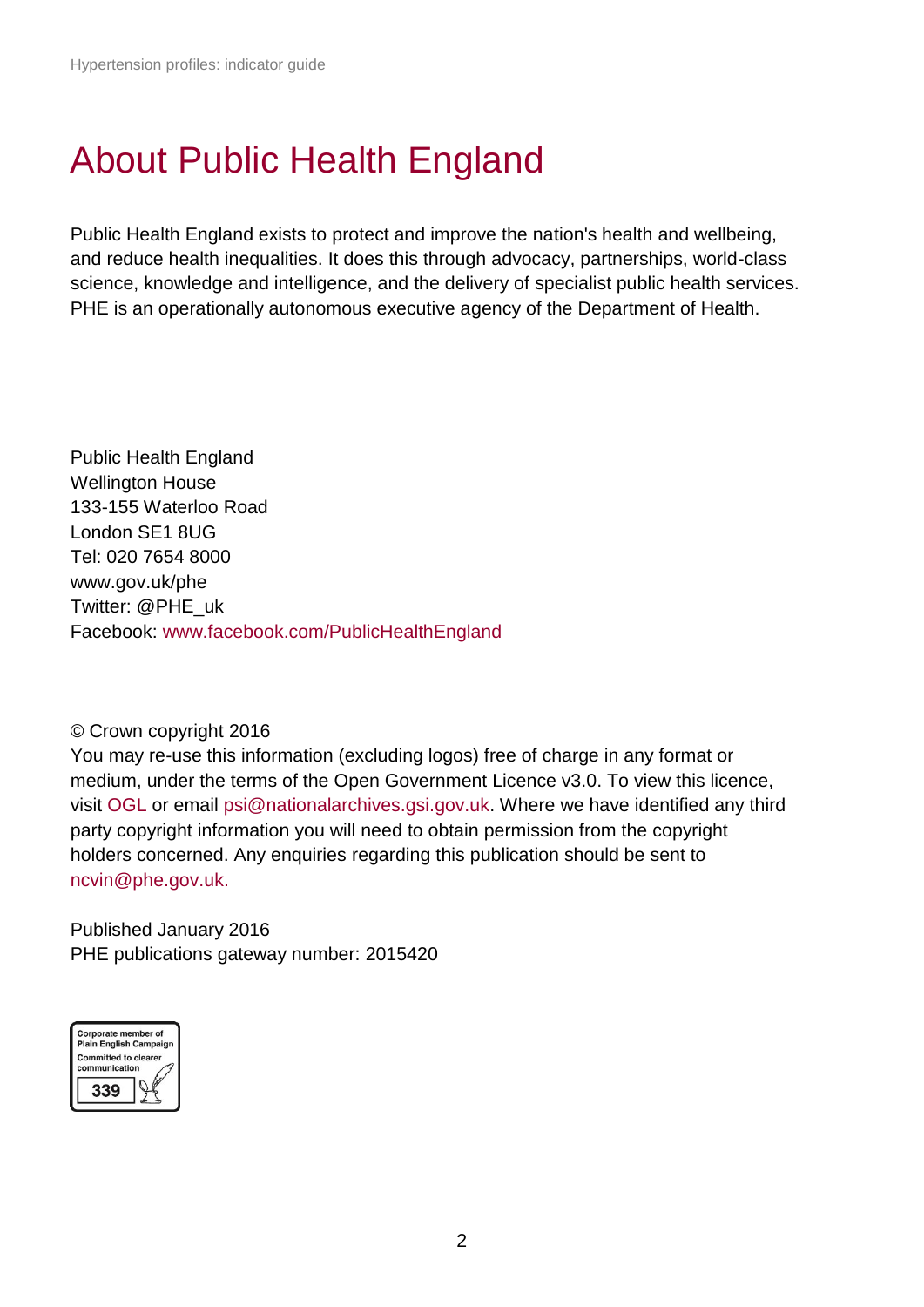# **Contents**

| <b>Hypertension profile 2016</b>                                                                                                            | 1                |
|---------------------------------------------------------------------------------------------------------------------------------------------|------------------|
| <b>Indicator guide</b>                                                                                                                      | 1                |
| <b>About Public Health England</b>                                                                                                          | $\mathbf{2}$     |
| <b>Contents</b>                                                                                                                             | $\boldsymbol{2}$ |
| <b>General information</b>                                                                                                                  | 5                |
| Estimated number of people with hypertension                                                                                                | $6\phantom{1}6$  |
| Number of people with diagnosed with hypertension                                                                                           | $\overline{7}$   |
| Number and percentage of people with controlled hypertension                                                                                | 8                |
| Lifestyle risk factors for hypertension                                                                                                     | 9                |
| <b>Excess weight</b>                                                                                                                        | 9                |
| <b>Physical inactivity</b>                                                                                                                  | 9                |
| Proportion of people aged 65 and over                                                                                                       | 10               |
| Percentage of people in the most deprived quintile                                                                                          | 10               |
| Percentage of people from minority ethnic groups                                                                                            | 11               |
| <b>Excess weight in adults</b>                                                                                                              | 11               |
| <b>Physical inactivity</b>                                                                                                                  | 12               |
| Coronary heart disease (CHD): QOF prevalence (all ages)                                                                                     | 14               |
| Heart failure: QOF prevalence (all ages)                                                                                                    | 15               |
| Stroke: QOF prevalence (all ages)                                                                                                           | 16               |
| Diabetes: QOF prevalence (over 17 years)                                                                                                    | 17               |
| Chronic kidney disease: QOF prevalence (18+)                                                                                                | 18               |
| The percentage of patients aged 45 or over who have a record of<br>blood pressure in the preceding five years                               | 19               |
| Cumulative percentage of the eligible population aged 40-74<br>offered an NHS Health Check                                                  | 20               |
| Cumulative percentage of the eligible population aged 40-74<br>offered an NHS Health Check who received an NHS Health Check                 | 21               |
| Coronary heart disease - Last blood pressure reading measured<br>in last 12 months is $\leq$ =150/90 mmHg (denominator includes exceptions) | 22               |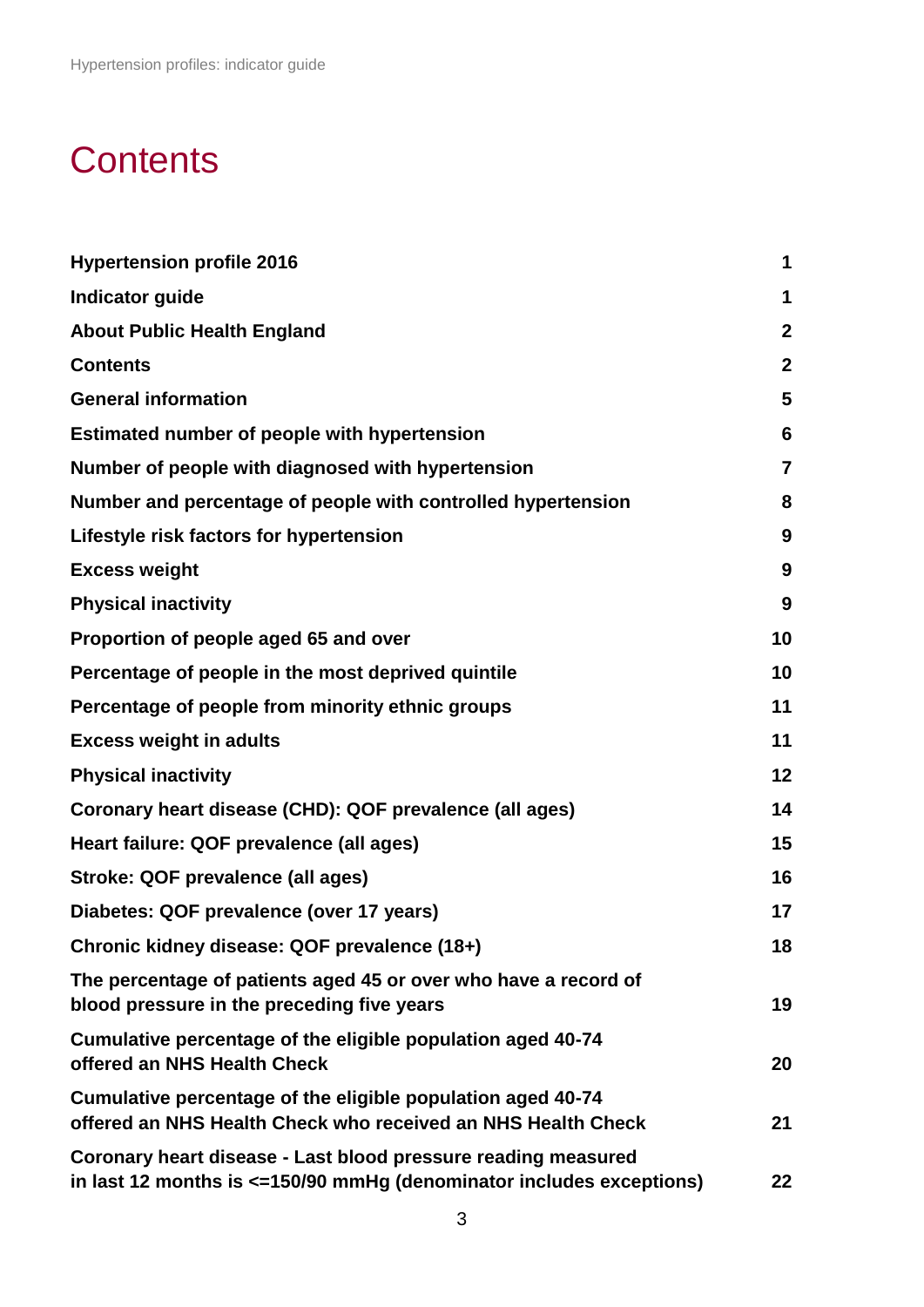| Chronic Kidney Disease last blood pressure reading measured in last<br>12 months is 140/85 or less (denominator includes exceptions) | 23 |
|--------------------------------------------------------------------------------------------------------------------------------------|----|
| Stroke last blood pressure reading in last 12 months is 150/90 or less<br>(denominator includes exceptions)                          | 24 |
| Hypertension last blood pressure is less than or equal to 150/90<br>(denominator includes exceptions)                                | 25 |
| Total cost of all hypertension and heart failure prescription items per adult with                                                   |    |
| hypertension                                                                                                                         | 26 |
| Average cost of anti hypertension prescription items                                                                                 | 27 |
| <b>References</b>                                                                                                                    | 28 |
|                                                                                                                                      |    |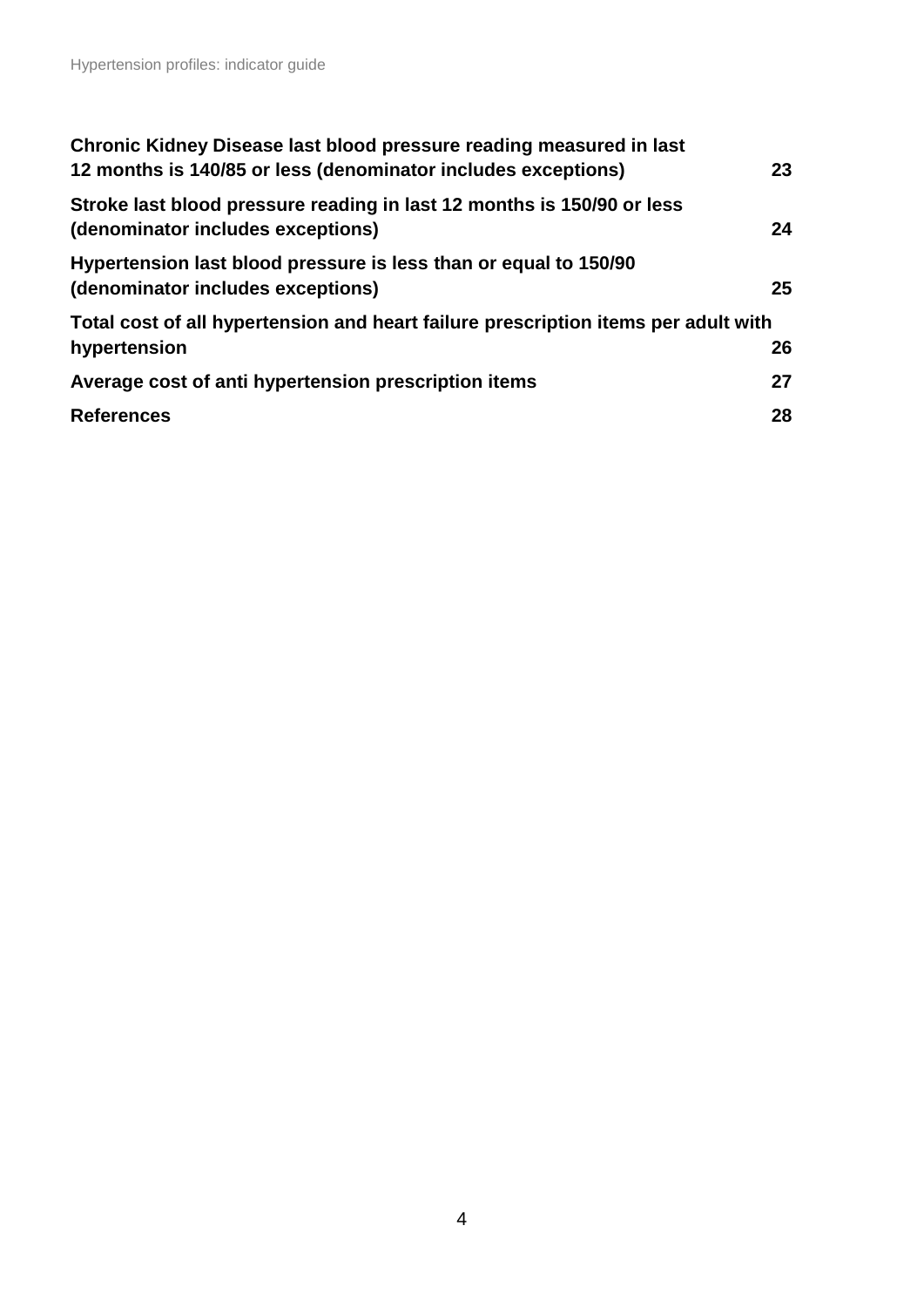# <span id="page-4-0"></span>General information

#### **Comparators**

Profiles are produced for each clinical commissioning group (CCG) and local authority in England. The profiles for CCGs compares data for each CCG with that of similar CCGs (referred to as the 'comparator CCGs'); CCGs in their strategic clinical network (SCN); and the value for England. Where a CCG is in more than one SCN, it has been allocated to the SCN with the greatest geographical or population coverage.

The value for the comparator CCGs is the combined data for the ten most similar CCGs to that of the profile (this includes the ten most similar CCGs and the CCG which the profile describes). It uses the method used by the Commissioning for Value programme. Further details about this method are available on the [Commissioning for](http://www.england.nhs.uk/resources/resources-for-ccgs/comm-for-value/)  [Value webpages.](http://www.england.nhs.uk/resources/resources-for-ccgs/comm-for-value/)

The profiles for local authorities compares data for each local authority with that of other local authorities in the same region, the Office for National Statistics (ONS) similar local authority cluster and the value for England. Further detail for the method used for ONS clustering are found in the [ONS cluster data website.](http://www.tinyurl.com/q6yrale)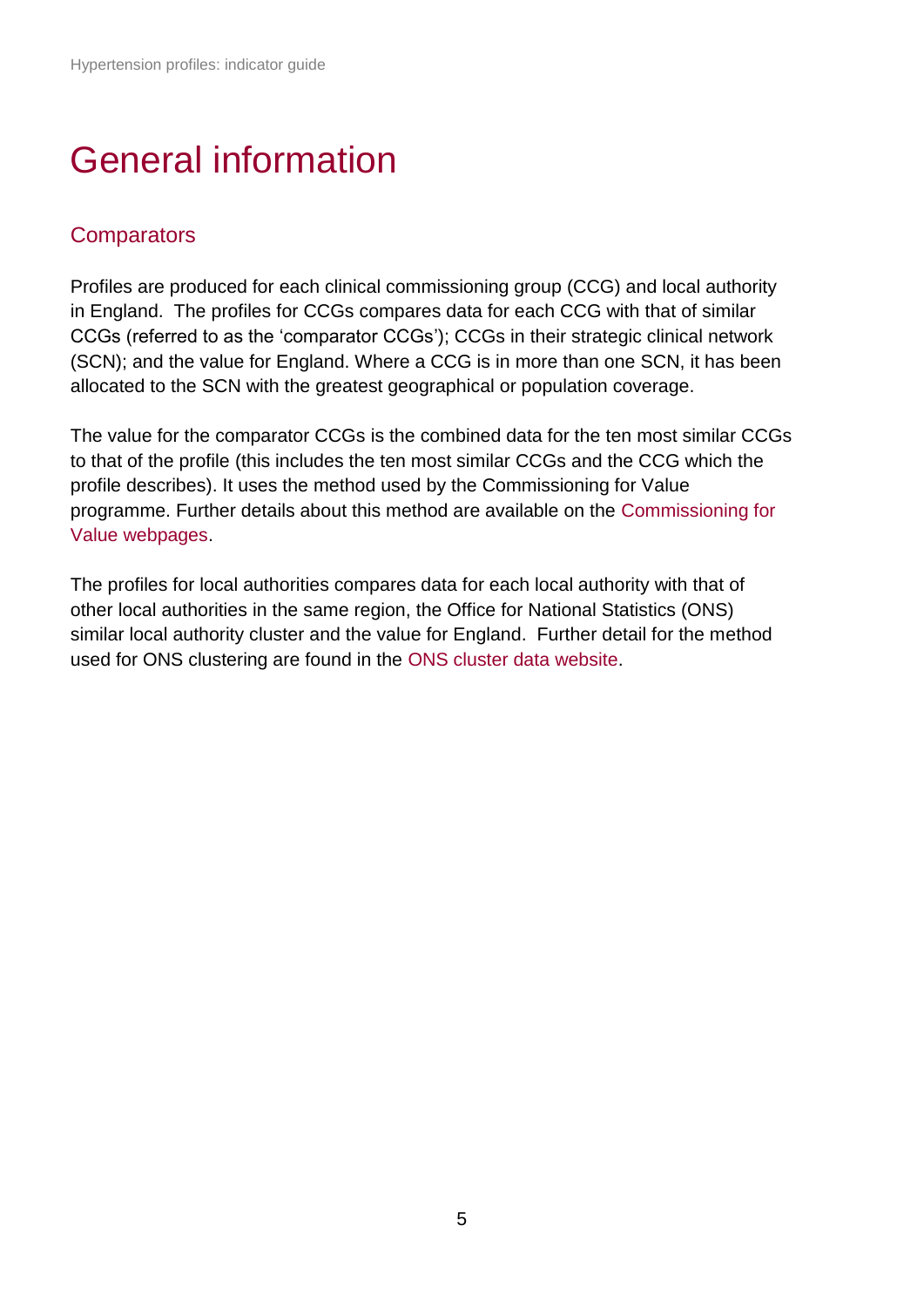# <span id="page-5-0"></span>Estimated number of people with hypertension

| Data source                         | Model-based estimates (based on Health Survey for England (HSE),<br>Eastern Region Public Health Observatory (ERPHO) and Imperial<br>College                                                                                                                                                                                                                                                                                                                                                                                                                                                                                                                                                          |
|-------------------------------------|-------------------------------------------------------------------------------------------------------------------------------------------------------------------------------------------------------------------------------------------------------------------------------------------------------------------------------------------------------------------------------------------------------------------------------------------------------------------------------------------------------------------------------------------------------------------------------------------------------------------------------------------------------------------------------------------------------|
| <b>Time period</b>                  | 2011 expected prevalence applied to 2014/15 Quality and Outcomes<br>(QOF) list size.                                                                                                                                                                                                                                                                                                                                                                                                                                                                                                                                                                                                                  |
| Unit                                | Persons                                                                                                                                                                                                                                                                                                                                                                                                                                                                                                                                                                                                                                                                                               |
| <b>Definition</b>                   | Model-based estimate of the prevalence of hypertension.                                                                                                                                                                                                                                                                                                                                                                                                                                                                                                                                                                                                                                               |
| <b>Definition of</b>                | The 2011 expected prevalence rates of hypertension were applied to                                                                                                                                                                                                                                                                                                                                                                                                                                                                                                                                                                                                                                    |
| numerator                           | the general practice populations recorded in the 2014/15 QOF to<br>calculate the expected number of people with hypertension. Numerator<br>counts for local authorities were estimated by aggregating general<br>practice estimates of expected hypertension (see methodology for<br>further information).                                                                                                                                                                                                                                                                                                                                                                                            |
| <b>Definition of</b><br>denominator | N/A                                                                                                                                                                                                                                                                                                                                                                                                                                                                                                                                                                                                                                                                                                   |
| <b>Methodology</b>                  | Estimates of the prevalence of hypertension were calculated using a<br>model developed by ERPHO and Imperial College London. The model<br>was developed using data from the 2003/04 HSE and takes into<br>account age, sex, ethnicity and deprivation score.<br>In order to produce estimates for local authorities, numerator and<br>denominator counts were estimated by aggregating general practice<br>level data. Each general practice was allocated to a located authority<br>wtihin which its main surgery is located, using the NHS Postcode<br>Directory. General practice postcodes were downloaded from<br>http://systems.hscic.gov.uk/data/ods/datadownloads/data-<br>files/epraccur.zip |
| Age group                           | All ages                                                                                                                                                                                                                                                                                                                                                                                                                                                                                                                                                                                                                                                                                              |
| <b>Further information</b>          | The model-based estimate generated for a particular area is the<br>expected measure for that area based on its population characteristics<br>and not an estimate of the actual prevalence. The model-based<br>estimates are unable to take account of any additional local factors that<br>may impact on the true prevalence rate.<br>www.apho.org.uk/resource/item.aspx?RID=111139                                                                                                                                                                                                                                                                                                                   |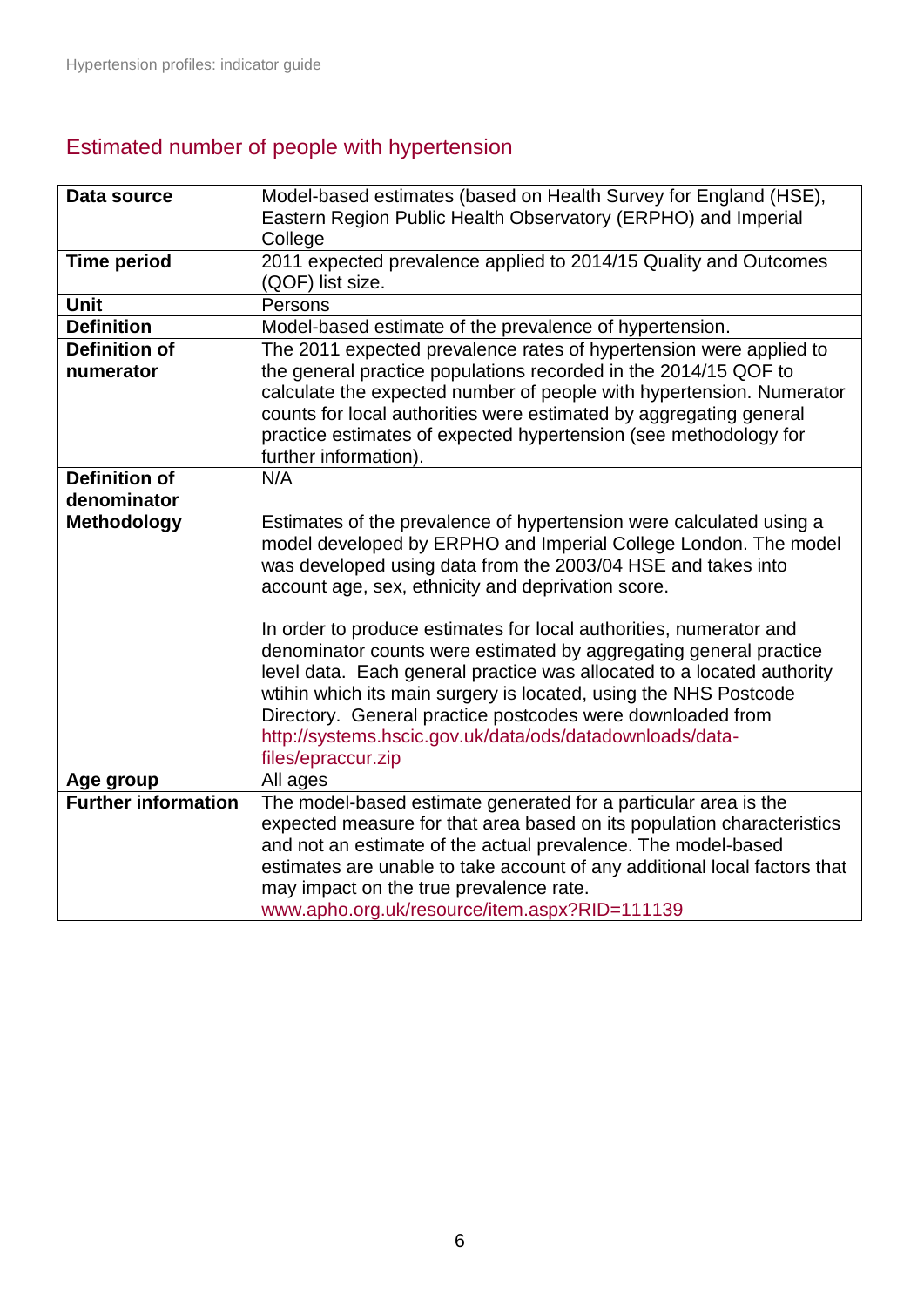<span id="page-6-0"></span>

| Data source                       | Quality and Outcomes Framework (QOF)                                                                                                                                                                                                                                                                                                                                                                                                  |
|-----------------------------------|---------------------------------------------------------------------------------------------------------------------------------------------------------------------------------------------------------------------------------------------------------------------------------------------------------------------------------------------------------------------------------------------------------------------------------------|
| <b>Time period</b>                | 2014/15                                                                                                                                                                                                                                                                                                                                                                                                                               |
| Unit                              | Persons                                                                                                                                                                                                                                                                                                                                                                                                                               |
| <b>Definition</b>                 | The number of patients with diagnosed hypertension, as recorded on<br>practice disease registers.                                                                                                                                                                                                                                                                                                                                     |
| <b>Definition of</b><br>numerator | The number of patients with diagnosed hypertension, as recorded on<br>2014/15 QOF practice disease registers. Counts for local authorities<br>were calculated by aggregating general practice level data (see<br>methodology for further information).                                                                                                                                                                                |
| Definition of                     | N/A                                                                                                                                                                                                                                                                                                                                                                                                                                   |
| denominator                       |                                                                                                                                                                                                                                                                                                                                                                                                                                       |
| <b>Methodology</b>                | In order to produce estimates for local authorities, numerator and<br>denominator counts were estimated by aggregating general practice<br>level data. Each general practice was allocated to a located authority<br>wtihin which its main surgery is located, using the NHS Postcode<br>Directory. General practice postcodes were downloaded from<br>http://systems.hscic.gov.uk/data/ods/datadownloads/data-<br>files/epraccur.zip |
| Age group                         | All ages                                                                                                                                                                                                                                                                                                                                                                                                                              |
| <b>Further information</b>        | Further information can be found at www.hscic.gov.uk/qof                                                                                                                                                                                                                                                                                                                                                                              |
| Copyright                         | This information is from the Health and Social Care Information Centre.<br>Copyright © 2015, reused with the permission of the Health and Social<br>Care Information Centre.                                                                                                                                                                                                                                                          |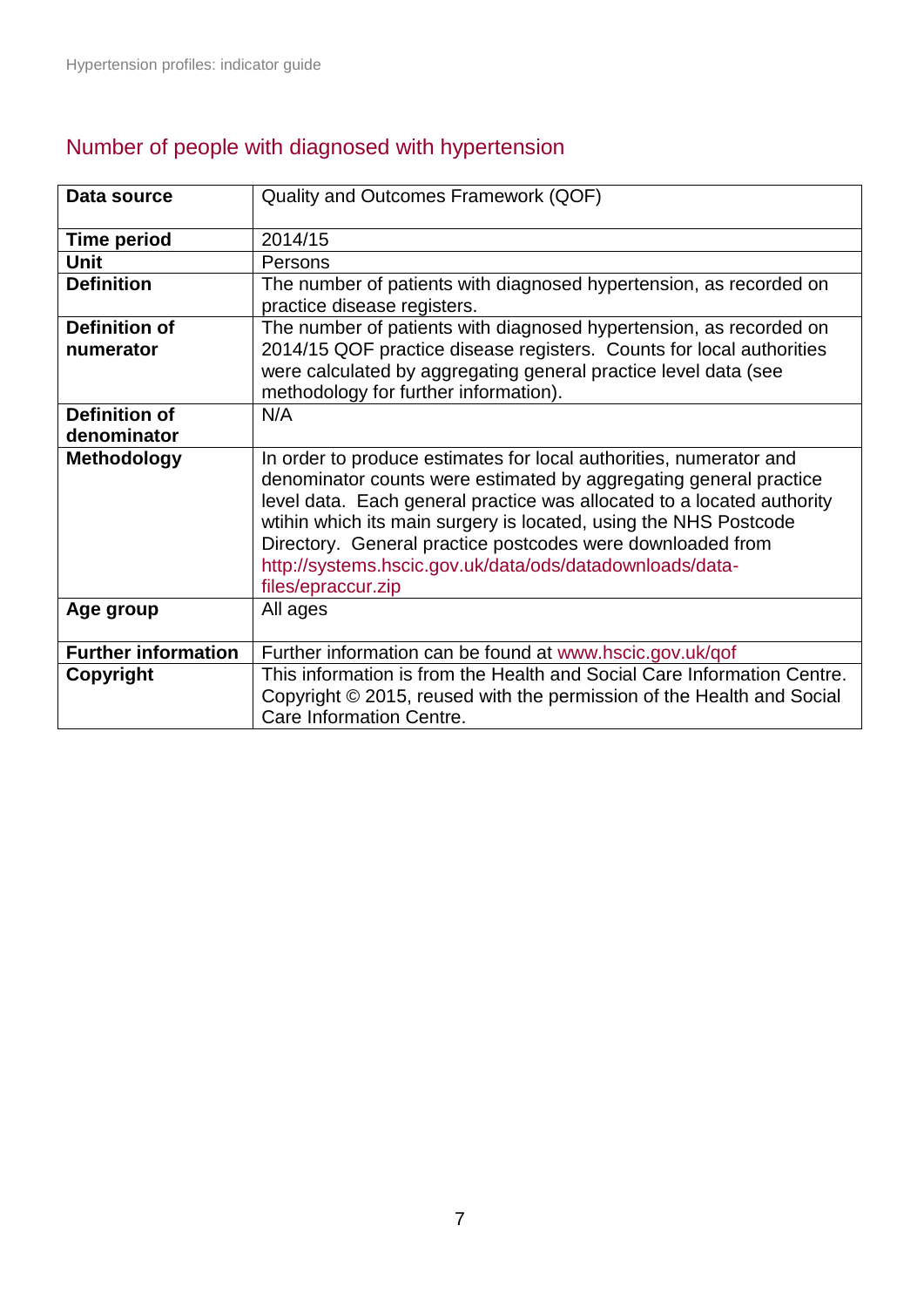<span id="page-7-1"></span>

| Data source                       | Quality and Outcomes Framework (QOF)                                                                                                                                                                                                                                                                                                                                                                                                                                                                                                                          |
|-----------------------------------|---------------------------------------------------------------------------------------------------------------------------------------------------------------------------------------------------------------------------------------------------------------------------------------------------------------------------------------------------------------------------------------------------------------------------------------------------------------------------------------------------------------------------------------------------------------|
| <b>Time period</b>                | 2014/15                                                                                                                                                                                                                                                                                                                                                                                                                                                                                                                                                       |
| <b>Unit</b>                       | $\frac{0}{0}$                                                                                                                                                                                                                                                                                                                                                                                                                                                                                                                                                 |
| <b>Definition</b>                 | The percentage of patients with controlled hypertension.                                                                                                                                                                                                                                                                                                                                                                                                                                                                                                      |
| <b>Definition of</b><br>numerator | The number of patients with hypertension in whom the last blood<br>pressure reading (measured in the preceding 12 months) is 150/90<br>mmHg or less. Numerator counts for local authorities were calculated<br>by aggregating general practice level data (see methodology for further<br>information).                                                                                                                                                                                                                                                       |
| <b>Definition of</b>              | Total estimated number of patients with hypertension (see estimated                                                                                                                                                                                                                                                                                                                                                                                                                                                                                           |
| denominator                       | population with hypertension above).<br>Denominator counts for local authorities were calculated by aggregating<br>general practice level data (see methodology for further information).                                                                                                                                                                                                                                                                                                                                                                     |
| Methodology                       | The number of patients with controlled hypertension divided by the<br>estimated number of patients with hypertension<br>In order to produce estimates for local authorities, numerator and<br>denominator counts were estimated by aggregating general practice<br>level data. Each general practice was allocated to a located authority<br>wtihin which its main surgery is located, using the NHS Postcode<br>Directory. General practice postcodes were downloaded from<br>http://systems.hscic.gov.uk/data/ods/datadownloads/data-<br>files/epraccur.zip |
| Age group                         | All ages                                                                                                                                                                                                                                                                                                                                                                                                                                                                                                                                                      |
| <b>Further information</b>        | Further information on the QOF can be found at www.hscic.gov.uk/qof<br>http://www.hscic.gov.uk/catalogue/PUB18887/qof-1415-prac-<br>cardiovasculargroup.zip                                                                                                                                                                                                                                                                                                                                                                                                   |
| Copyright                         | This information is from the Health and Social Care Information Centre.<br>Copyright © 2015, reused with the permission of the Health and Social<br>Care Information Centre.                                                                                                                                                                                                                                                                                                                                                                                  |

# <span id="page-7-0"></span>Number and percentage of people with controlled hypertension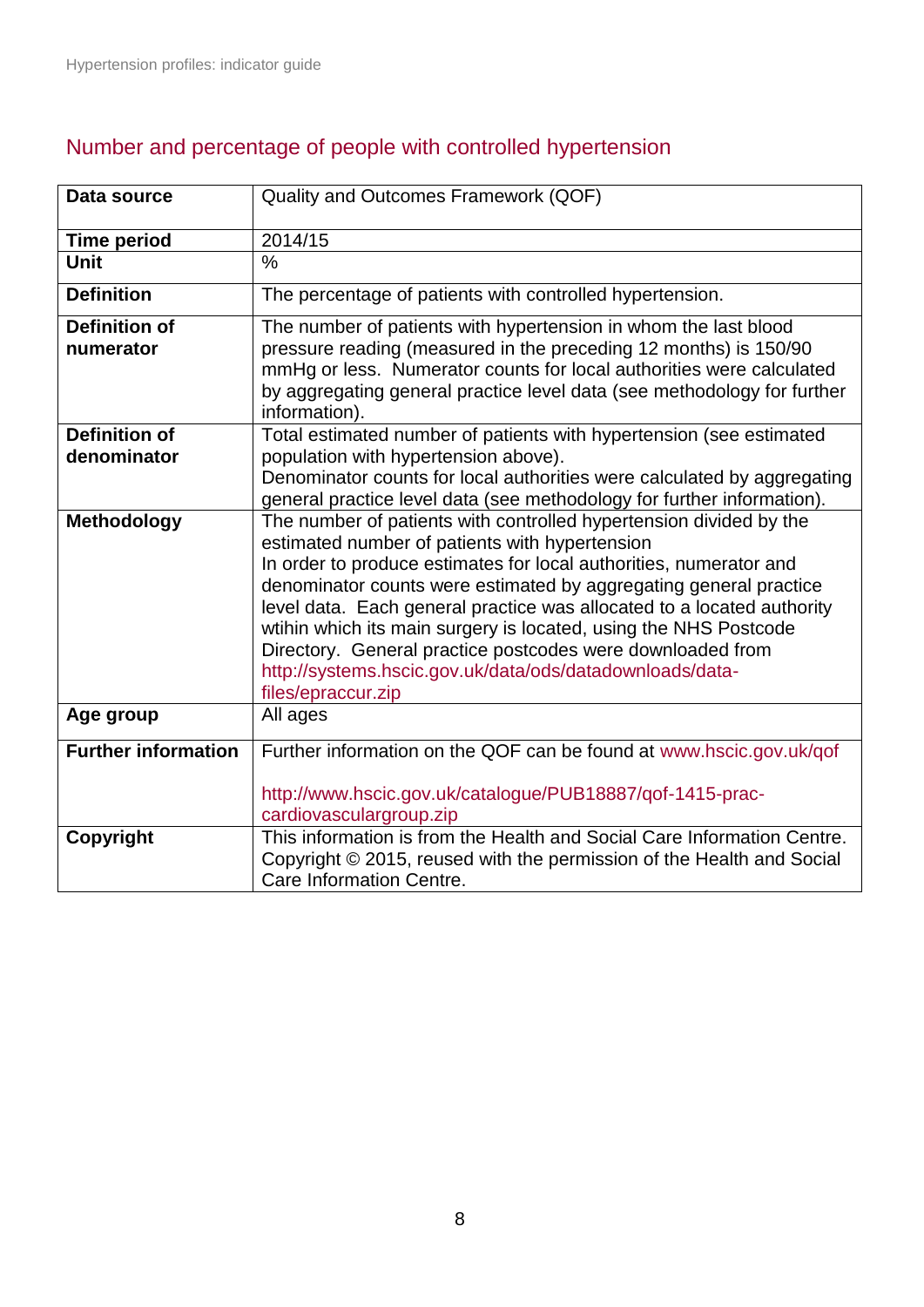# Lifestyle risk factors for hypertension

<span id="page-8-1"></span><span id="page-8-0"></span>

| <b>Data Source</b>         | Three component risk measures:                                                                                                                                                                                                                                                                                                                                                                                                                                                                                                                                                                                                                                                               |
|----------------------------|----------------------------------------------------------------------------------------------------------------------------------------------------------------------------------------------------------------------------------------------------------------------------------------------------------------------------------------------------------------------------------------------------------------------------------------------------------------------------------------------------------------------------------------------------------------------------------------------------------------------------------------------------------------------------------------------|
|                            | 1. Inactive adults- Active People Survey, Sport England.<br>2. Excess weight - Active People Survey, Sport England                                                                                                                                                                                                                                                                                                                                                                                                                                                                                                                                                                           |
|                            | 3. Binge drinking - Association of Public Health Observatories                                                                                                                                                                                                                                                                                                                                                                                                                                                                                                                                                                                                                               |
|                            | Estimates of Adults Health and Lifestyles.                                                                                                                                                                                                                                                                                                                                                                                                                                                                                                                                                                                                                                                   |
| <b>Time period</b>         | 2014/15                                                                                                                                                                                                                                                                                                                                                                                                                                                                                                                                                                                                                                                                                      |
| Unit                       | Ranking out of 209 CCG's                                                                                                                                                                                                                                                                                                                                                                                                                                                                                                                                                                                                                                                                     |
|                            |                                                                                                                                                                                                                                                                                                                                                                                                                                                                                                                                                                                                                                                                                              |
| <b>Indicator</b>           | Lifestyle risk factors for hypertension.                                                                                                                                                                                                                                                                                                                                                                                                                                                                                                                                                                                                                                                     |
| <b>Definition</b>          | A rank index of a modifiable risk factors for hypertension. This includes<br>three component risks: excess weight, alcohol intake (binge drinking)<br>and inactive adults.                                                                                                                                                                                                                                                                                                                                                                                                                                                                                                                   |
| <b>Methodology</b>         | Each of the component risk measures (links below) of excess weight,<br>inactive adults and binge drinking were ranked by CCG ranked 1 <sup>st</sup><br>being the best performing and 209 <sup>th</sup> being the worst performing in that<br>indicator.                                                                                                                                                                                                                                                                                                                                                                                                                                      |
|                            | Each of the component risk measures use to produce the combined<br>ranking figure (alcohol, obesity, and physical activity) was given a<br>weighting factor. Each of the component rankings were weighted<br>(multiplied) by these factors and resultant scores re-ranked and<br>summed together for each CCG or Local authority. The final score is<br>ranked the number 1 being the area which has the lowest combine risk<br>measures for hypertension (best performing) area and in the case of<br>CCGs 209 is the area with highest combined risk factors for<br>hypertension. The CCG ranking is out 209 CCGS and the local<br>authority version is out of 326 lower tier authorities. |
|                            | The reduction weighting data came table 5 page 24 in The Seventh<br>Report of the Joint National Committee on Prevention, Detection,<br>Evaluation, and Treatment of High Blood Pressure. US Department of<br>Health and Human Services 2003.<br>www.nhlbi.nih.gov/files/docs/guidelines/jnc7full.pdf                                                                                                                                                                                                                                                                                                                                                                                        |
| <b>Further information</b> | www.nhlbi.nih.gov/files/docs/guidelines/jnc7full.pdf                                                                                                                                                                                                                                                                                                                                                                                                                                                                                                                                                                                                                                         |
|                            | Specfic details for each measure are also included below:                                                                                                                                                                                                                                                                                                                                                                                                                                                                                                                                                                                                                                    |
|                            |                                                                                                                                                                                                                                                                                                                                                                                                                                                                                                                                                                                                                                                                                              |
|                            | <b>Excess weight in adults</b>                                                                                                                                                                                                                                                                                                                                                                                                                                                                                                                                                                                                                                                               |
|                            | <b>Physical inactivity</b>                                                                                                                                                                                                                                                                                                                                                                                                                                                                                                                                                                                                                                                                   |
|                            | Percentage of the adult population that binge drink                                                                                                                                                                                                                                                                                                                                                                                                                                                                                                                                                                                                                                          |
| Copyright                  | Active People Survey, Sport England                                                                                                                                                                                                                                                                                                                                                                                                                                                                                                                                                                                                                                                          |
|                            | <b>Public health England</b>                                                                                                                                                                                                                                                                                                                                                                                                                                                                                                                                                                                                                                                                 |
|                            | National institute of Health.                                                                                                                                                                                                                                                                                                                                                                                                                                                                                                                                                                                                                                                                |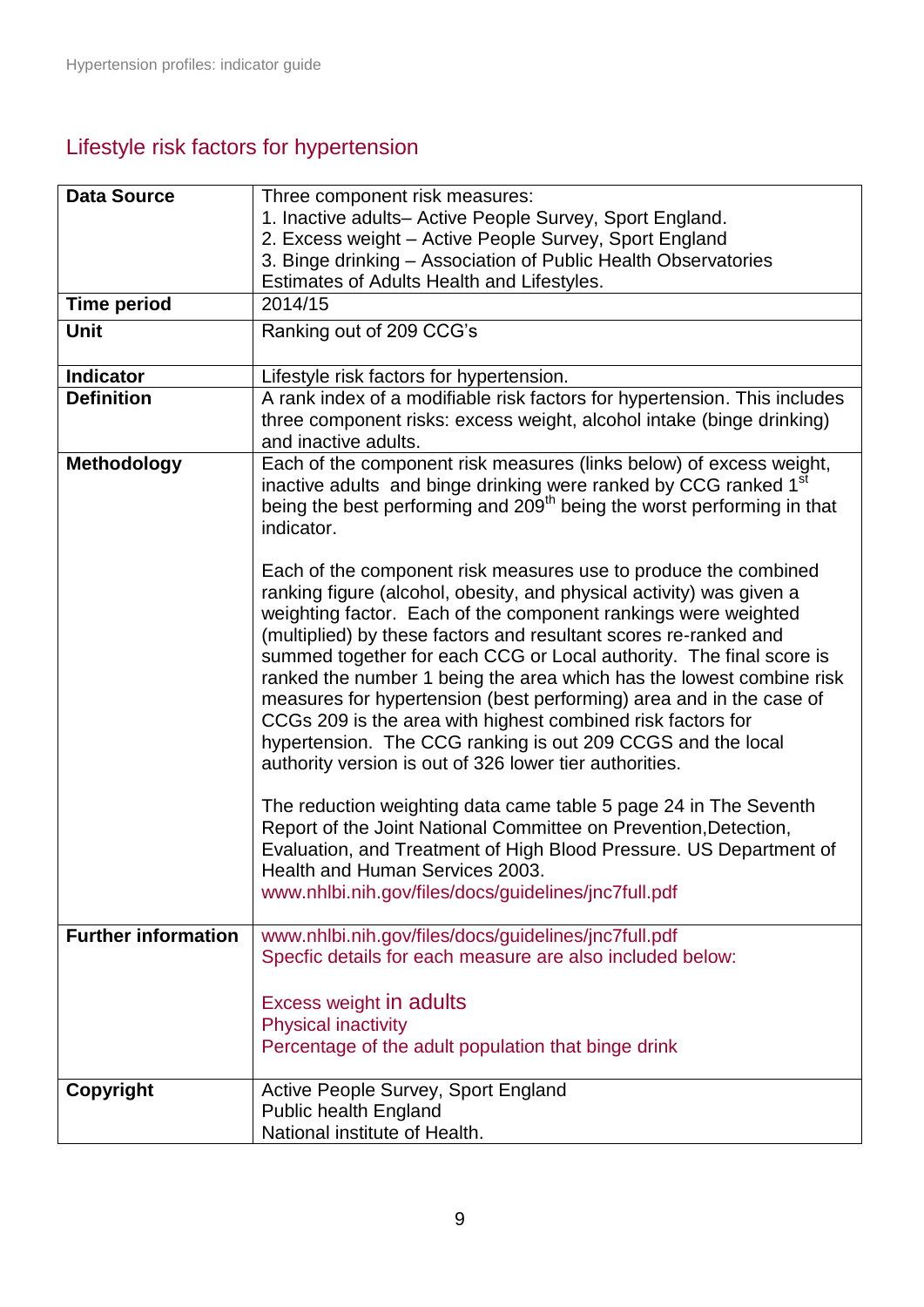## <span id="page-9-0"></span>Proportion of people aged 65 and over

| Data sources               | CCG profiles - Office for National Statistics (ONS) mid-year population<br>estimates. Mid-2014 for Clinical Commissioning Groups in England,<br>(experimental statistics)<br>Local authority profiles - ONS mid-year population estimates for local<br>authorities in the UK, mid-2014 |
|----------------------------|----------------------------------------------------------------------------------------------------------------------------------------------------------------------------------------------------------------------------------------------------------------------------------------|
| <b>Time period</b>         | 2014                                                                                                                                                                                                                                                                                   |
| Unit                       | $\%$                                                                                                                                                                                                                                                                                   |
| <b>Definition</b>          | Percentage of the resident population aged 65 years and older                                                                                                                                                                                                                          |
| Definition of              | Number of residents aged 65 years and older                                                                                                                                                                                                                                            |
| numerator                  |                                                                                                                                                                                                                                                                                        |
| Definition of              | Total number of residents (resident population figure).                                                                                                                                                                                                                                |
| denominator                |                                                                                                                                                                                                                                                                                        |
| <b>Methodology</b>         | Numerator divided by denominator expressed as a percentage                                                                                                                                                                                                                             |
| Age group                  | Population over 65                                                                                                                                                                                                                                                                     |
| <b>Further information</b> | For further information see                                                                                                                                                                                                                                                            |
|                            | www.ons.gov.uk/ons/taxonomy/index.html?nscl=Population+Estimates                                                                                                                                                                                                                       |
|                            | +by+Age+and+Sex                                                                                                                                                                                                                                                                        |
| Copyright                  | Office for National Statistics. Crown Copyright 2015                                                                                                                                                                                                                                   |

## <span id="page-9-1"></span>Percentage of people in the most deprived quintile

<span id="page-9-2"></span>

| Department of Communities and Local Government of multiple               |
|--------------------------------------------------------------------------|
| deprivation 2015                                                         |
| 2015                                                                     |
| %                                                                        |
| Percentage of people living in the most deprived quintile                |
| Number of people living in the most deprived (30%) of lower super        |
| output areas in England                                                  |
| Total number of people living in CCG                                     |
|                                                                          |
| Numerator divided by denominator expressed as a percentage               |
| All ages                                                                 |
| For further information see                                              |
| https://www.gov.uk/government/statistics/english-indices-of-deprivation- |
| 2015                                                                     |
|                                                                          |
| Department for Communities and Local Government (DCLG) by Oxford         |
| Consultants for Social Inclusion (OCSI). © Crown copyright, 2015         |
|                                                                          |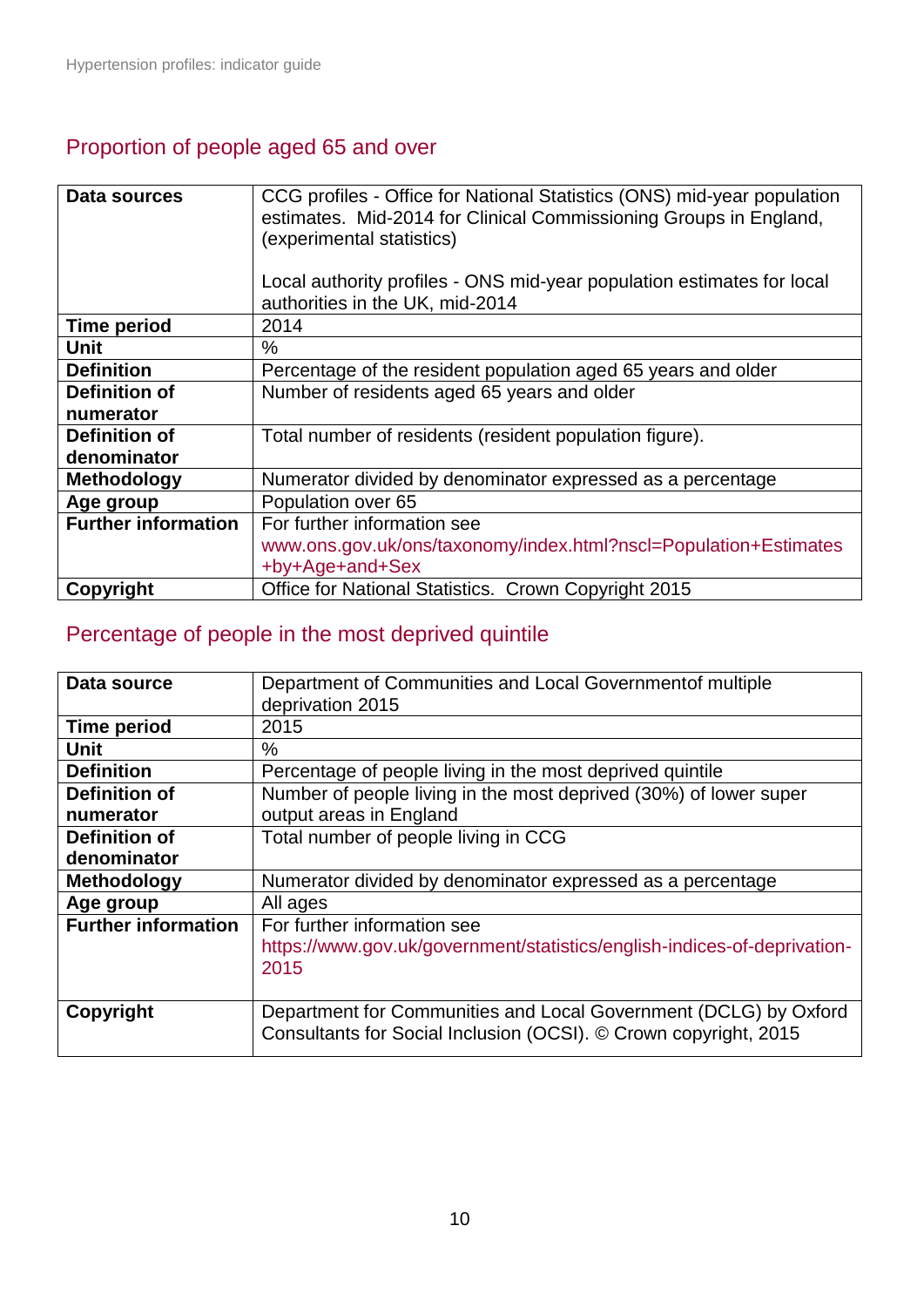## Percentage of people from minority ethnic groups

| Data source                | 2011 Census                                                          |
|----------------------------|----------------------------------------------------------------------|
|                            | Local authority NOMIS table - DC2101EW                               |
|                            | CCG NOMIS table - LA2101EW                                           |
| <b>Time period</b>         | 2011                                                                 |
| Unit                       | $\%$                                                                 |
| <b>Definition</b>          | Percentage of people from monitory ethnic groups                     |
| <b>Definition of</b>       | Number of people from mixed, black, Asian and 'other' ethnic groups  |
| numerator                  |                                                                      |
| Definition of              | Total population (resident population)                               |
| denominator                |                                                                      |
| <b>Methodology</b>         | Numerator divided by denominator expressed as a percentage           |
| Age group                  | All ages                                                             |
| <b>Further information</b> | For further information see                                          |
|                            | <b>CCG</b> ethnicity table                                           |
|                            | https://www.nomisweb.co.uk/census/2011/lc2101ew                      |
|                            | Local authority ethnicity table                                      |
|                            | https://www.nomisweb.co.uk/census/2011/dc2101ew                      |
| Copyright                  | Office for National Statistics. Crown Copyright Reserved [from Nomis |
|                            | 2016]                                                                |

## <span id="page-10-0"></span>Excess weight in adults

| Data source                | Active People Survey, Sport England                                            |
|----------------------------|--------------------------------------------------------------------------------|
| <b>Time period</b>         | 2012 - 2014                                                                    |
| Unit                       | $\%$                                                                           |
| <b>Definition</b>          | Percentage of adults classified as overweight or obese                         |
| <b>Definition of</b>       | Number of adults with a body mass index (BMI) classified as                    |
| numerator                  | overweight (including obese). Adults are defined as overweight                 |
|                            | (including obese) if their BMI is greater than or equal to $25\text{kg/m}^2$ . |
| Definition of              | Number of respondents aged 16 and over, with valid responses to                |
| denominator                | questions on height and weight.                                                |
| <b>Methodology</b>         | Numerator divided by the denominator expressed as a percentage. The            |
|                            | counts were weighted to be representative of the whole population at           |
|                            | each level of geography.                                                       |
|                            | Lower-tier local authority prevalence estimates have been used as a            |
|                            | basis for estimating CCG level prevalence. When more than one local            |
|                            | authority is contained within a CCG, the proportion of the local authority     |
|                            | within the CCG has been allocated to the CCG and aggregated up to              |
|                            | give CCG estimates.                                                            |
| Age group                  | 16 years and over                                                              |
| <b>Further information</b> | Supporting indicators are available from the PHE Obesity Knowledge             |
|                            | and Intelligence website www.noo.org.ukUnadjusted and adjusted                 |
|                            | prevalence data for excess weight, obesity, healthy weight, and                |
|                            | underweight can be downloaded along with guidance notes and                    |
|                            | detailed analysis methods.                                                     |
| Copyright                  | Active People Survey, Sport England                                            |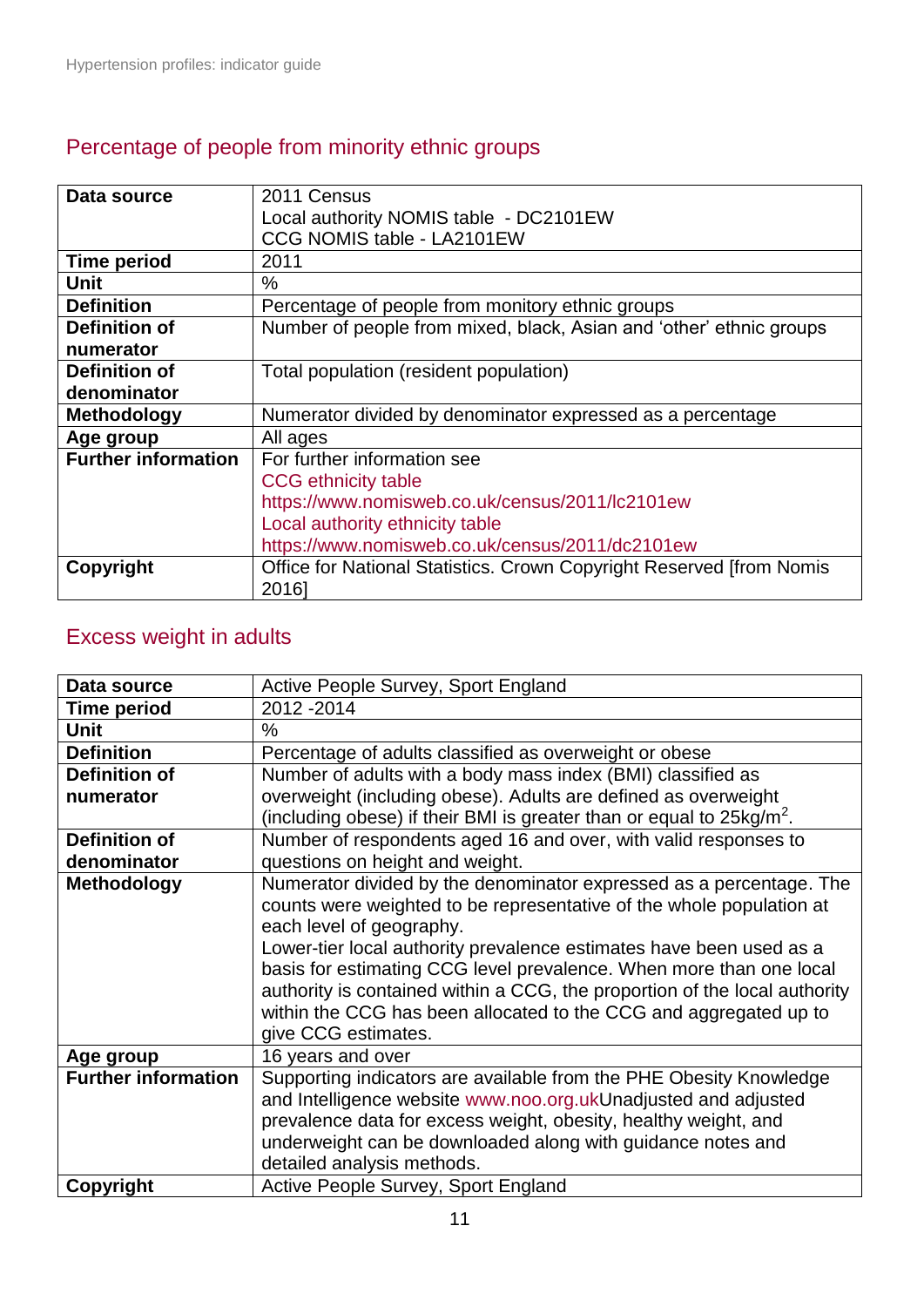# <span id="page-11-0"></span>Physical inactivity

| Data source                | Active People Survey, Sport England                                                                                                                                                                                                                                                                                                            |
|----------------------------|------------------------------------------------------------------------------------------------------------------------------------------------------------------------------------------------------------------------------------------------------------------------------------------------------------------------------------------------|
| <b>Time period</b>         | 2014                                                                                                                                                                                                                                                                                                                                           |
| <b>Unit</b>                | $\frac{0}{0}$                                                                                                                                                                                                                                                                                                                                  |
| <b>Definition</b>          | The number of respondents aged 16 and over, with valid responses to<br>questions on physical activity, doing less than 30 'equivalent' minutes of<br>at least moderate intensity physical activity per week in bouts of 10<br>minutes or more in the previous 28 days expressed as a percentage of<br>the total number of respondents aged 16. |
| <b>Definition of</b>       | Number of respondents aged 16 and over, with valid responses to                                                                                                                                                                                                                                                                                |
| numerator                  | questions on physical activity, doing less than 30 'equivalent' minutes of<br>at least moderate intensity physical activity per week in bouts of 10<br>minutes or more in the previous 28 days.                                                                                                                                                |
| <b>Definition of</b>       | Number of respondents aged 16 and over, with valid responses to                                                                                                                                                                                                                                                                                |
| denominator                | questions on physical activity.                                                                                                                                                                                                                                                                                                                |
| <b>Methodology</b>         | Numerator divided by the denominator expressed as a percentage. The<br>counts were weighted to be representative of the whole population at<br>each level of geography.                                                                                                                                                                        |
|                            | Lower-tier local authority prevalence estimates have been used as a<br>basis for estimating CCG level prevalence. When more than one local<br>authority is contained within a CCG, the proportion of the local authority<br>within the CCG has been allocated to the CCG and aggregated up to<br>give CCG estimates.                           |
| Age group                  | 16 years and over                                                                                                                                                                                                                                                                                                                              |
| <b>Further information</b> | Supporting indicators are available from the PHE Obesity Knowledge<br>and Intelligence website.                                                                                                                                                                                                                                                |
|                            | www.noo.org.uk/data_sources/physical_activity/activepeople                                                                                                                                                                                                                                                                                     |
| Copyright                  | Active People Survey, Sport England                                                                                                                                                                                                                                                                                                            |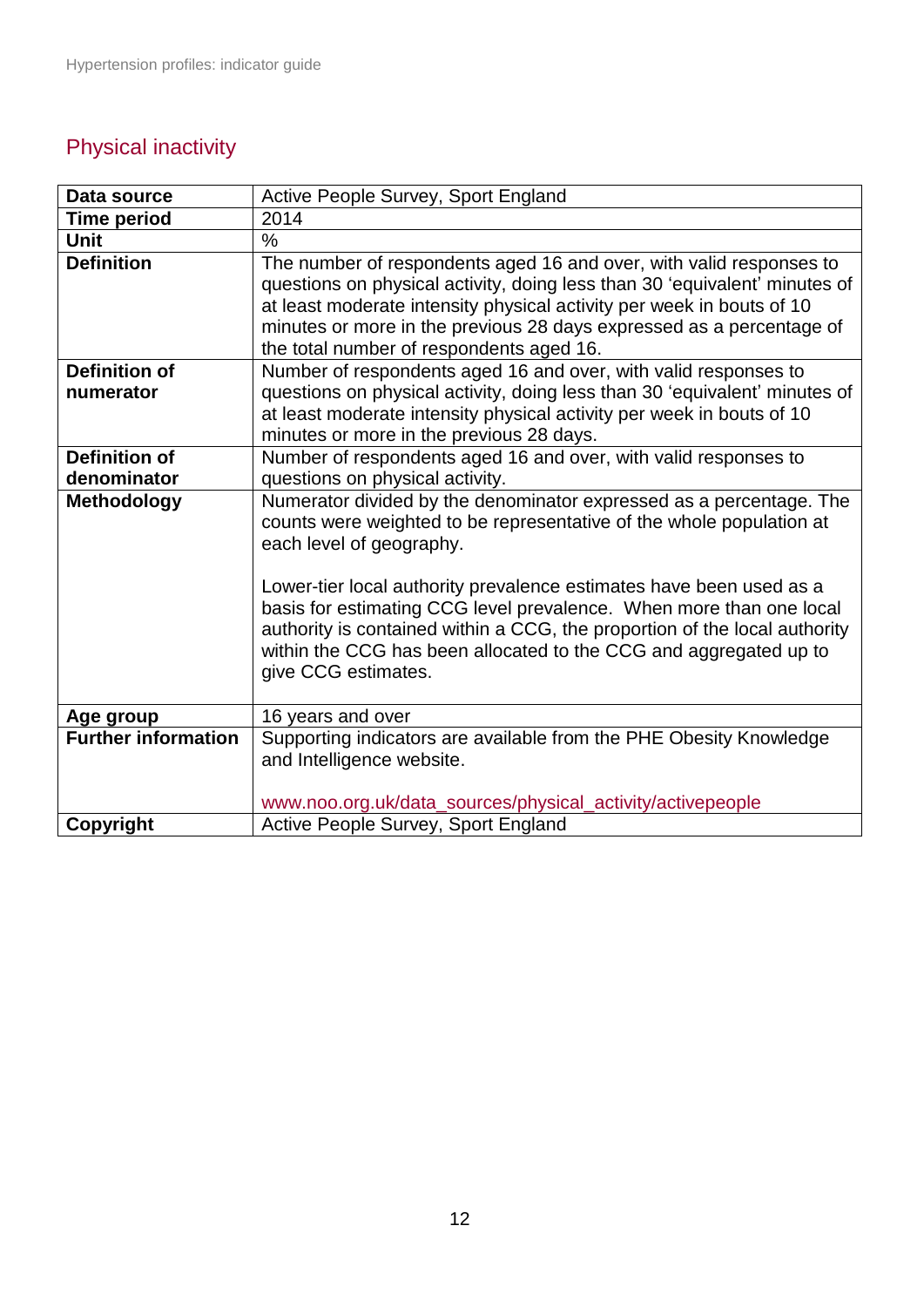## <span id="page-12-0"></span>Percentage of the adult population that binge drink

| Data source                | Association of Public Health Observatories Estimates of Adults Health<br>and Lifestyles                                                                                                                                                                                                                                                                                                                                                                                             |
|----------------------------|-------------------------------------------------------------------------------------------------------------------------------------------------------------------------------------------------------------------------------------------------------------------------------------------------------------------------------------------------------------------------------------------------------------------------------------------------------------------------------------|
| <b>Time period</b>         | 2007/08                                                                                                                                                                                                                                                                                                                                                                                                                                                                             |
| <b>Unit</b>                | $\%$                                                                                                                                                                                                                                                                                                                                                                                                                                                                                |
| <b>Definition</b>          | The percentage of the adult population that binge drink. Binge drinking<br>in adults is defined separately for men and women. Men are defined as<br>having indulged in binge drinking if they consumed eight or more units<br>of alcohol on the heaviest drinking day in the previous seven days; for<br>women the cut-off was six or more units of alcohol.                                                                                                                        |
| <b>Definition of</b>       | Number of people aged 16 years and older who are estimated to binge                                                                                                                                                                                                                                                                                                                                                                                                                 |
| numerator                  | drink based on the patterns of behaviour reported in the Health Survey<br>for England.                                                                                                                                                                                                                                                                                                                                                                                              |
| Definition of              | Population aged 16 years and older                                                                                                                                                                                                                                                                                                                                                                                                                                                  |
| denominator                |                                                                                                                                                                                                                                                                                                                                                                                                                                                                                     |
| <b>Methodology</b>         | Numerator divided by the denominator expressed as a percentage.<br>Modelled estimates based on individual-level data from the Health<br>Survey for England.<br>Lower-tier local authority prevalence estimates have been used as a<br>basis for estimating CCG level prevalence. When more than one local<br>authority is contained within a CCG, complete local authority<br>prevalence data have been allocated to CCGs and aggregated up to<br>give an estimated CCG prevalence. |
| Age group                  | 16 years and over                                                                                                                                                                                                                                                                                                                                                                                                                                                                   |
| <b>Further information</b> | Further information can be found at<br>http://www.lape.org.uk/                                                                                                                                                                                                                                                                                                                                                                                                                      |
| Copyright                  | <b>APHO</b>                                                                                                                                                                                                                                                                                                                                                                                                                                                                         |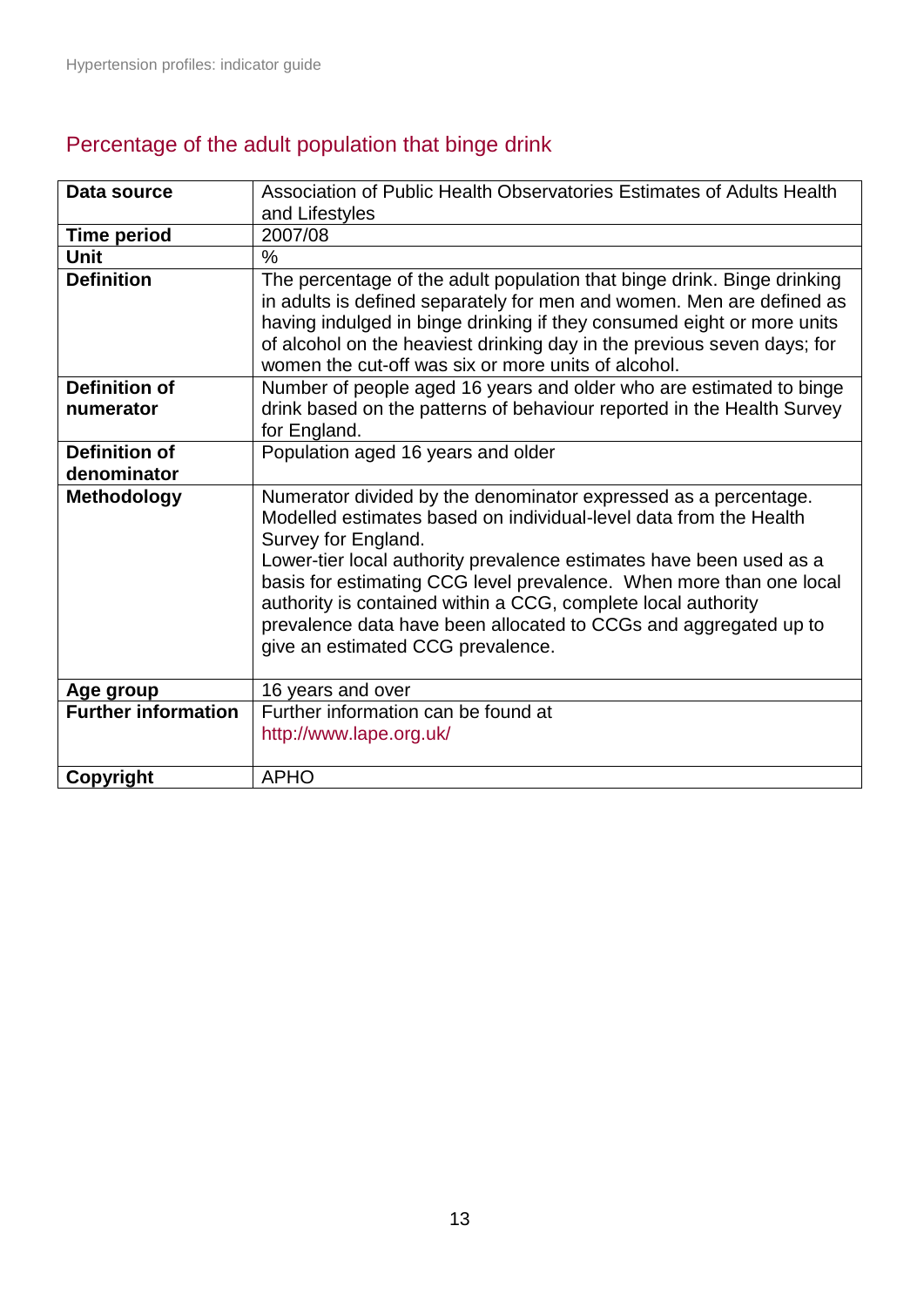<span id="page-13-0"></span>

| Data source                | Quality and Outcomes Framework (QOF)                                      |
|----------------------------|---------------------------------------------------------------------------|
| <b>Time period</b>         | 2014/15                                                                   |
| <b>Unit</b>                | $\%$                                                                      |
| <b>Definition</b>          | The percentage of patients with coronary heart disease, as recorded on    |
|                            | practice disease register.                                                |
| <b>Definition of</b>       | Patients with coronary heart disease (CHD).                               |
| numerator                  | Counts for local authorities were calculated by aggregating general       |
|                            | practice level data (see methodology for further information)             |
| <b>Definition of</b>       | Total practice list size. Counts for local authorities were calculated by |
| denominator                | aggregating general practice level data (see methodology for further      |
|                            | information)                                                              |
| <b>Methodology</b>         | The number of people patients on the CHD register divided by the total    |
|                            | practice list size.                                                       |
|                            | In order to produce estimates for local authorities, numerator and        |
|                            | denominator counts were estimated by aggregating general practice         |
|                            | level data. Each general practice was allocated to a located authority    |
|                            | wtihin which its main surgery is located, using the NHS Postcode          |
|                            | Directory. General practice postcodes were downloaded from                |
|                            | http://systems.hscic.gov.uk/data/ods/datadownloads/data-                  |
|                            | files/epraccur.zip                                                        |
| Age group                  | All ages                                                                  |
| <b>Further information</b> | Further information on the QOF can be found at www.hscic.gov.uk/qof       |
|                            |                                                                           |
|                            | http://www.hscic.gov.uk/catalogue/PUB18887/qof-1415-prac-                 |
|                            | cardiovasculargroup.zip                                                   |
| Copyright                  | This information is from the Health and Social Care Information Centre.   |
|                            | Copyright © 2015, reused with the permission of the Health and Social     |
|                            | Care Information Centre.                                                  |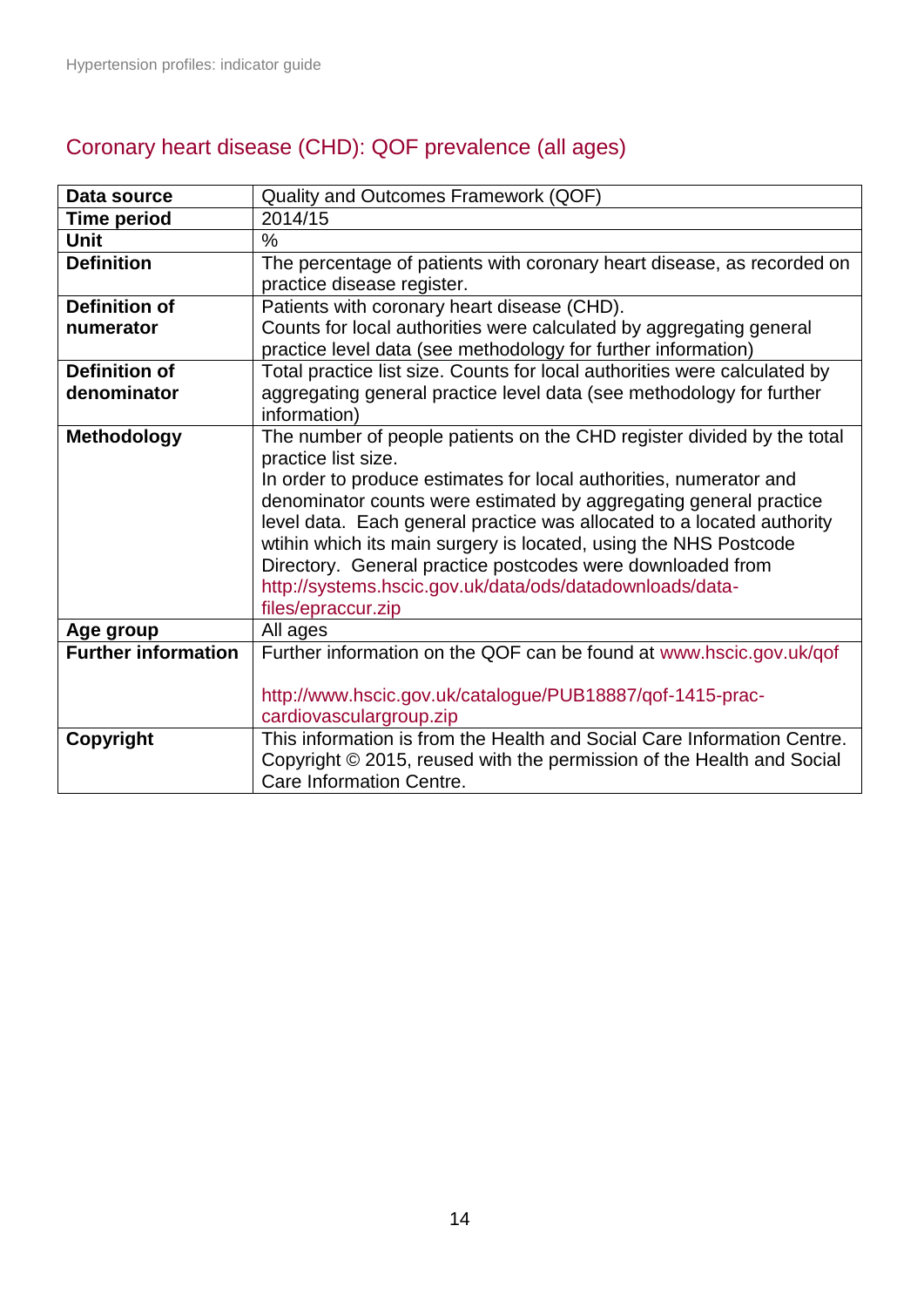# <span id="page-14-0"></span>Heart failure: QOF prevalence (all ages)

| Data source                | Quality and Outcomes Framework (QOF)                                                                                                        |
|----------------------------|---------------------------------------------------------------------------------------------------------------------------------------------|
| <b>Time period</b>         | 2014/15                                                                                                                                     |
| Unit                       | $\frac{0}{0}$                                                                                                                               |
| <b>Definition</b>          | The percentage of patients with heart failure, as recorded on practice                                                                      |
|                            | disease registers.                                                                                                                          |
| <b>Definition of</b>       | Patients with heart failure                                                                                                                 |
| numerator                  | Counts for local authorities were calculated by aggregating general                                                                         |
|                            | practice level data (see methodology for further information)                                                                               |
| <b>Definition of</b>       | Total practice list size.                                                                                                                   |
| denominator                | Counts for local authorities were calculated by aggregating general                                                                         |
|                            | practice level data (see methodology for further information)                                                                               |
|                            |                                                                                                                                             |
| <b>Methodology</b>         | The number of people patients on the heart failure register divided by                                                                      |
|                            | the total practice list size.                                                                                                               |
|                            | In order to produce estimates for local authorities, numerator and                                                                          |
|                            | denominator counts were estimated by aggregating general practice<br>level data. Each general practice was allocated to a located authority |
|                            | wtihin which its main surgery is located, using the NHS Postcode                                                                            |
|                            | Directory. General practice postcodes were downloaded from                                                                                  |
|                            | http://systems.hscic.gov.uk/data/ods/datadownloads/data-                                                                                    |
|                            | files/epraccur.zip                                                                                                                          |
| Age group                  | All ages                                                                                                                                    |
| <b>Further information</b> | Further information on the QOF can be found at www.hscic.gov.uk/qof                                                                         |
|                            |                                                                                                                                             |
|                            | http://www.hscic.gov.uk/catalogue/PUB18887/qof-1415-prac-                                                                                   |
|                            | cardiovasculargroup.zip                                                                                                                     |
| Copyright                  | This information is from the Health and Social Care Information Centre.                                                                     |
|                            | Copyright © 2015, reused with the permission of the Health and Social                                                                       |
|                            | Care Information Centre.                                                                                                                    |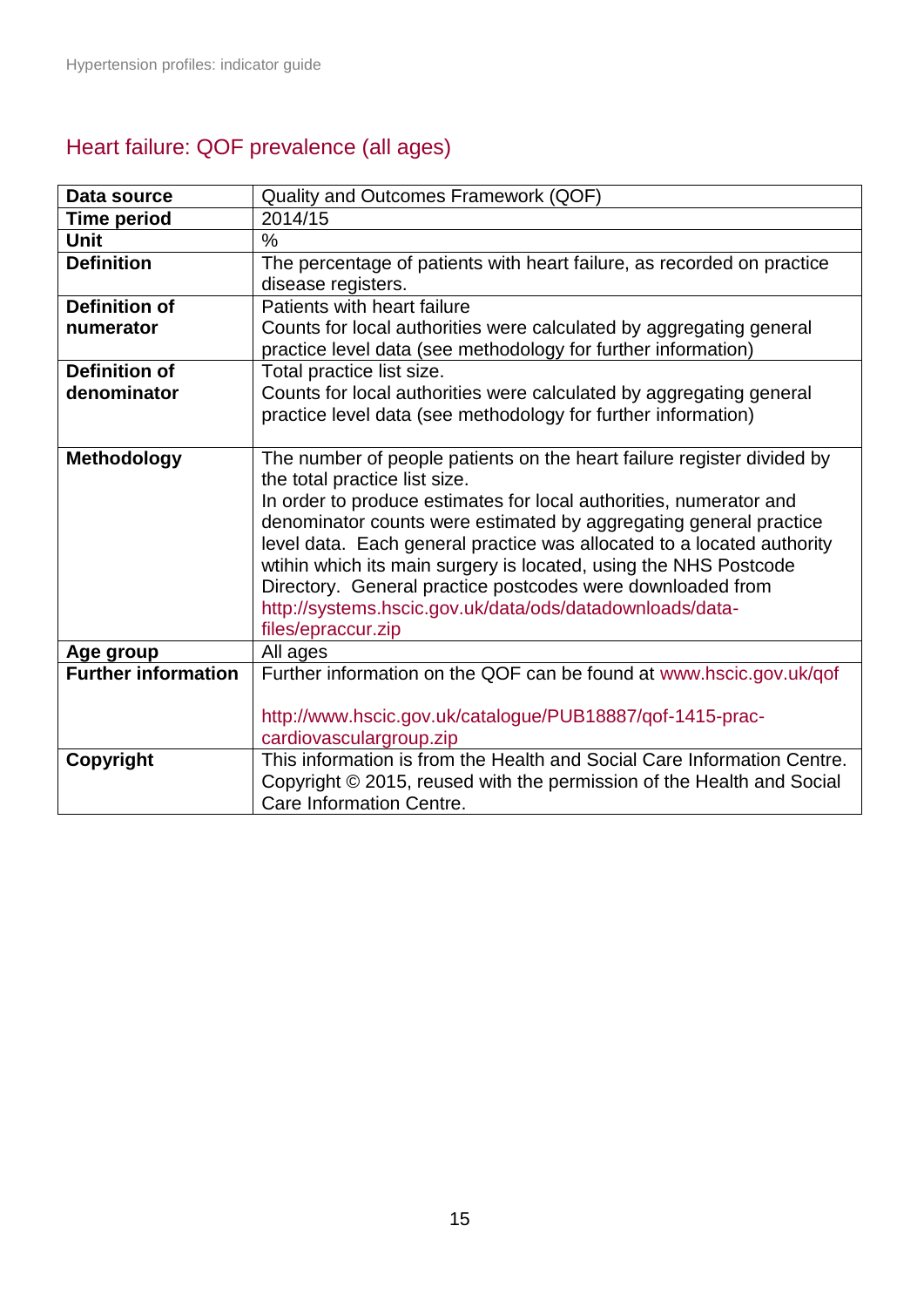# <span id="page-15-0"></span>Stroke: QOF prevalence (all ages)

| Data source                | Quality and Outcomes Framework (QOF)                                       |
|----------------------------|----------------------------------------------------------------------------|
|                            | http://www.hscic.gov.uk/catalogue/PUB18887/qof-1415-prac-                  |
|                            | cardiovasculargroup.zip                                                    |
| <b>Time period</b>         | 2014/15                                                                    |
| <b>Unit</b>                | $\frac{0}{0}$                                                              |
| <b>Definition</b>          | The percentage of patients with stroke or transient ischaemic attack       |
|                            | (TIA), as recorded on practice disease registers (proportion of total list |
|                            | size).                                                                     |
| <b>Definition of</b>       | Patients with stroke or TIA, as recorded on practice disease registers.    |
| numerator                  | Counts for local authorities were calculated by aggregating general        |
|                            | practice level data (see methodology for further information)              |
| <b>Definition of</b>       | Total practice list size. Counts for local authorities were calculated by  |
| denominator                | aggregating general practice level data (see methodology for further       |
|                            | information)                                                               |
| <b>Methodology</b>         | The number of people patients on the stroke register divided by the        |
|                            | total practice list size.                                                  |
|                            | In order to produce estimates for local authorities, numerator and         |
|                            | denominator counts were estimated by aggregating general practice          |
|                            | level data. Each general practice was allocated to a located authority     |
|                            | wtihin which its main surgery is located, using the NHS Postcode           |
|                            | Directory. General practice postcodes were downloaded from                 |
|                            | http://systems.hscic.gov.uk/data/ods/datadownloads/data-                   |
|                            | files/epraccur.zip                                                         |
| Age group                  | All ages                                                                   |
| <b>Further information</b> | Further information on the QOF can be found at www.hscic.gov.uk/qof        |
| Copyright                  | This information is from the Health and Social Care Information Centre.    |
|                            | Copyright © 2015, reused with the permission of the Health and Social      |
|                            | Care Information Centre.                                                   |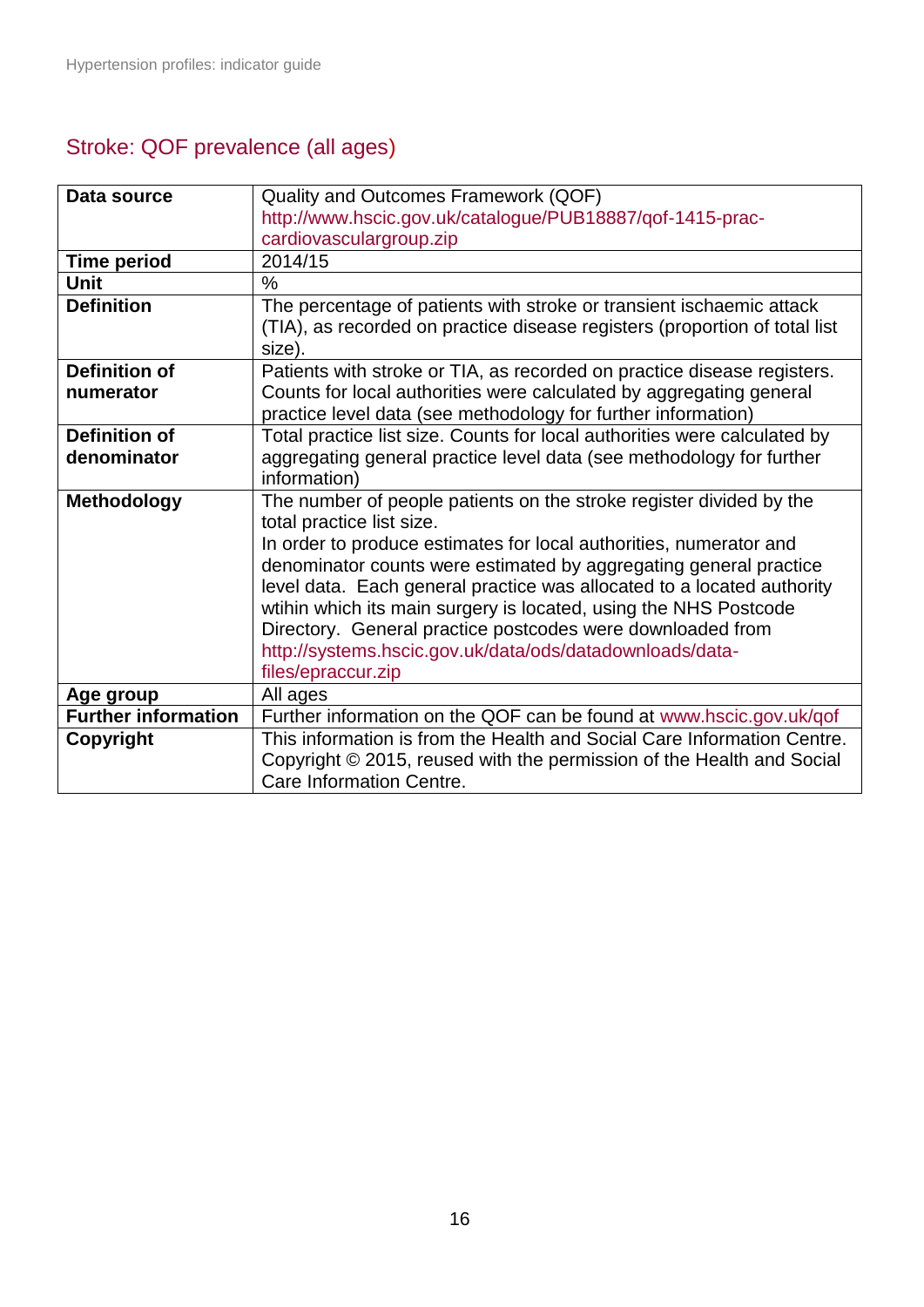# <span id="page-16-0"></span>Diabetes: QOF prevalence (over 17 years)

| Data source                | Quality and Outcomes Framework (QOF)                                    |
|----------------------------|-------------------------------------------------------------------------|
| <b>Time period</b>         | 2014/15                                                                 |
| Unit                       | $\frac{0}{0}$                                                           |
| <b>Definition</b>          | The percentage of patients aged 17 years and over with diabetes         |
|                            | mellitus, as recorded on practice disease registers.                    |
| <b>Definition of</b>       | Patients aged 17 years and over with diabetes mellitus in whom the      |
| numerator                  | type of diabetes has been identified. Counts for local authorities were |
|                            | calculated by aggregating general practice level data (see methodology  |
|                            | for further information)                                                |
| <b>Definition of</b>       | Total number of registered patients aged 17+ years. Counts for local    |
| denominator                | authorities were calculated by aggregating general practice level data  |
|                            | (see methodology for further information)                               |
| <b>Methodology</b>         | Numerator divided by denominator expressed as a percentage              |
|                            | In order to produce estimates for local authorities, numerator and      |
|                            | denominator counts were estimated by aggregating general practice       |
|                            | level data. Each general practice was allocated to a located authority  |
|                            | wtihin which its main surgery is located, using the NHS Postcode        |
|                            | Directory. General practice postcodes were downloaded from              |
|                            | http://systems.hscic.gov.uk/data/ods/datadownloads/data-                |
|                            | files/epraccur.zip                                                      |
| Age group                  | $17 + \text{years}$                                                     |
| <b>Further information</b> | Further information on the QOF can be found at www.hscic.gov.uk/qof     |
|                            |                                                                         |
|                            | http://www.hscic.gov.uk/catalogue/PUB18887/qof-1415-prac-               |
|                            | cardiovasculargroup.zip                                                 |
| Copyright                  | This information is from the Health and Social Care Information Centre. |
|                            | Copyright © 2015, reused with the permission of the Health and Social   |
|                            | Care Information Centre.                                                |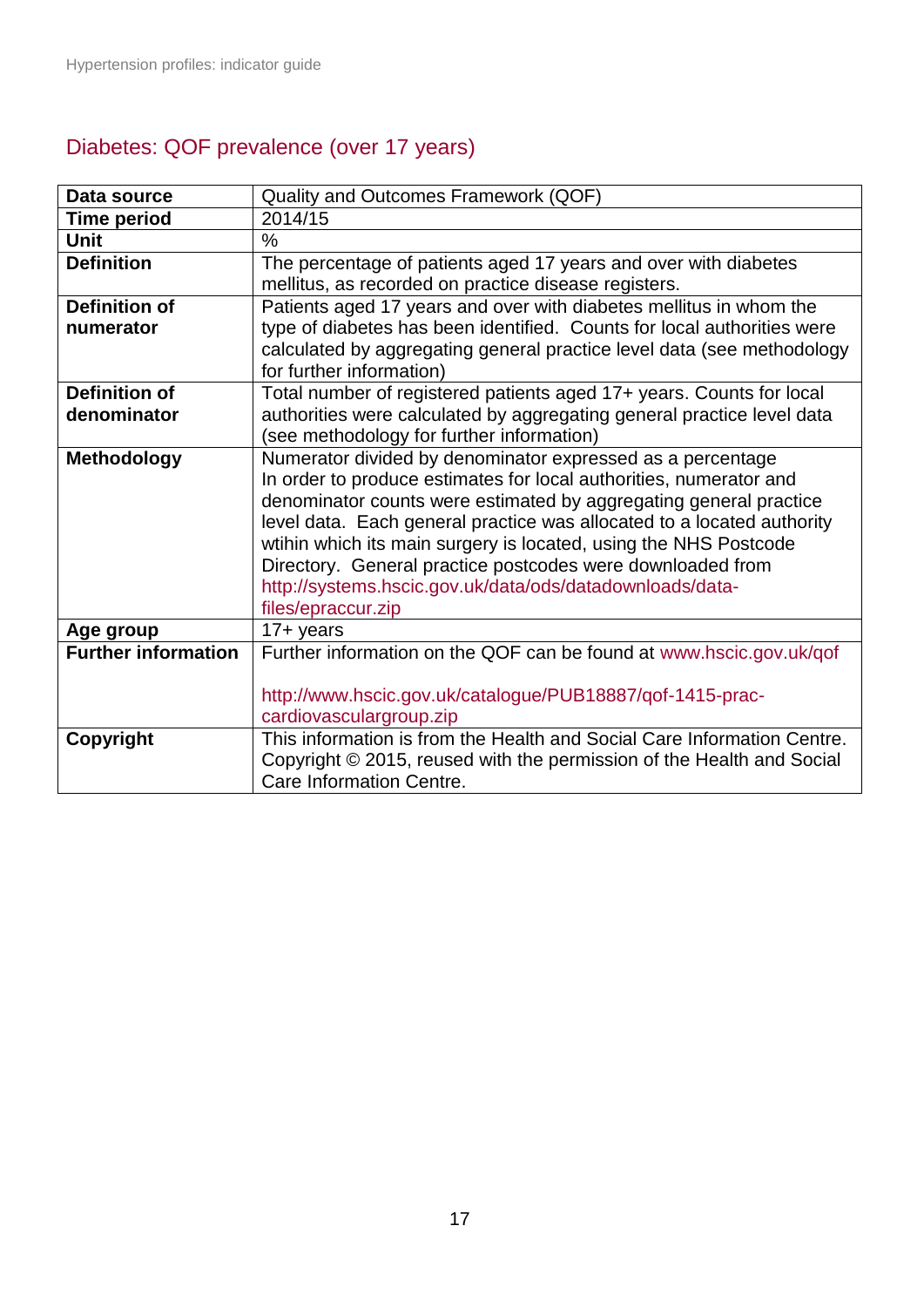## <span id="page-17-0"></span>Chronic kidney disease: QOF prevalence (18+)

| Data source                | Quality and Outcomes Framework (QOF)                                                                                                                                                                                                                                                                                                                                                                                                                                                                |
|----------------------------|-----------------------------------------------------------------------------------------------------------------------------------------------------------------------------------------------------------------------------------------------------------------------------------------------------------------------------------------------------------------------------------------------------------------------------------------------------------------------------------------------------|
| <b>Time period</b>         | 2014/15                                                                                                                                                                                                                                                                                                                                                                                                                                                                                             |
| Unit                       | $\%$                                                                                                                                                                                                                                                                                                                                                                                                                                                                                                |
| <b>Definition</b>          | The percentage of patients aged 18 years and over with chronic kidney<br>disease (CKD), as recorded on practice disease registers.                                                                                                                                                                                                                                                                                                                                                                  |
| <b>Definition of</b>       | Patients aged 18 years and over with CKD, as recorded on practice                                                                                                                                                                                                                                                                                                                                                                                                                                   |
| numerator                  | disease registers. Counts for local authorities were calculated by                                                                                                                                                                                                                                                                                                                                                                                                                                  |
|                            | aggregating general practice level data (see methodology for further<br>information)                                                                                                                                                                                                                                                                                                                                                                                                                |
| <b>Definition of</b>       | Total number of registered patients aged 18+ years. Counts for local                                                                                                                                                                                                                                                                                                                                                                                                                                |
| denominator                | authorities were calculated by aggregating general practice level data                                                                                                                                                                                                                                                                                                                                                                                                                              |
|                            | (see methodology for further information)                                                                                                                                                                                                                                                                                                                                                                                                                                                           |
| <b>Methodology</b>         | Numerator divided by denominator expressed as a percentage<br>In order to produce estimates for local authorities, numerator and<br>denominator counts were estimated by aggregating general practice<br>level data. Each general practice was allocated to a located authority<br>wtihin which its main surgery is located, using the NHS Postcode<br>Directory. General practice postcodes were downloaded from<br>http://systems.hscic.gov.uk/data/ods/datadownloads/data-<br>files/epraccur.zip |
| Age group                  | $18 + years$                                                                                                                                                                                                                                                                                                                                                                                                                                                                                        |
| <b>Further information</b> | Further information can be found at www.hscic.gov.uk/qof<br>http://www.hscic.gov.uk/catalogue/PUB18887/qof-1415-prac-<br>cardiovasculargroup.zip                                                                                                                                                                                                                                                                                                                                                    |
| Copyright                  | This information is from the Health and Social Care Information Centre.<br>Copyright © 2015, reused with the permission of the Health and Social                                                                                                                                                                                                                                                                                                                                                    |
|                            | Care Information Centre.                                                                                                                                                                                                                                                                                                                                                                                                                                                                            |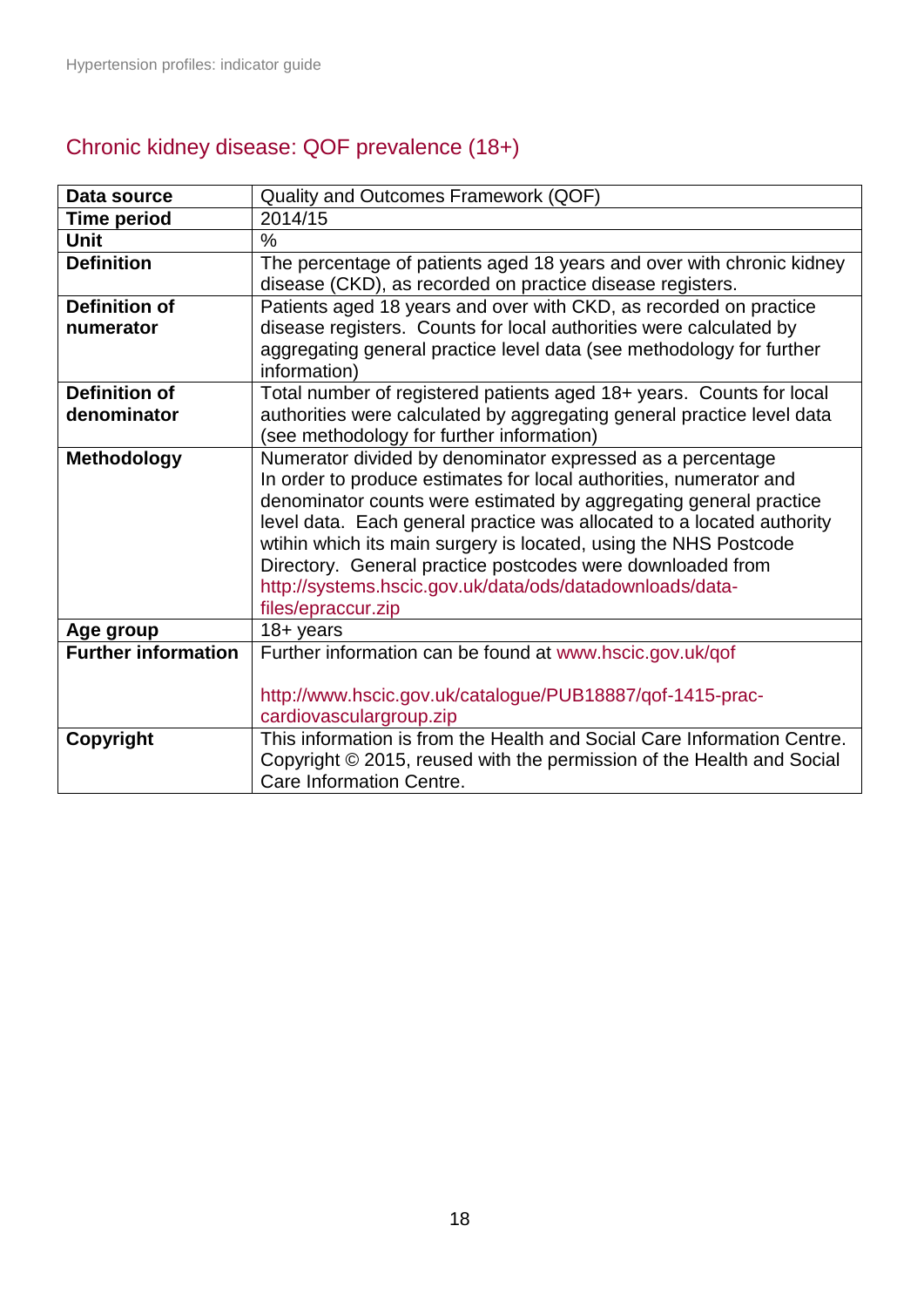### <span id="page-18-0"></span>The percentage of patients aged 45 or over who have a record of blood pressure in the preceding five years

| Data source                | Quality and Outcomes Framework (QOF) - BP002                            |
|----------------------------|-------------------------------------------------------------------------|
|                            | http://www.hscic.gov.uk/catalogue/PUB18887/qof-1415-prac-               |
|                            | cardiovasculargroup.zip                                                 |
|                            |                                                                         |
| <b>Time period</b>         | 2014/15                                                                 |
| <b>Unit</b>                | $\frac{0}{0}$                                                           |
| <b>Definition</b>          | The percentage of patients aged 45 or over who have a record of blood   |
|                            | pressure in the preceding five years.                                   |
| <b>Definition of</b>       | Patients aged 45 or over who have a record of blood pressure in the     |
| numerator                  | preceding five years. Counts for local authorities were calculated by   |
|                            | aggregating general practice level data (see methodology for further    |
|                            | information)                                                            |
| <b>Definition of</b>       | Total number of registered patients aged 45+. Counts for local          |
| denominator                | authorities were calculated by aggregating general practice level data  |
|                            | (see methodology for further information)                               |
| <b>Methodology</b>         | Numerator divided by denominator expressed as a percentage.             |
|                            | In order to produce estimates for local authorities, numerator and      |
|                            | denominator counts were estimated by aggregating general practice       |
|                            | level data. Each general practice was allocated to a located authority  |
|                            | wtihin which its main surgery is located, using the NHS Postcode        |
|                            | Directory. General practice postcodes were downloaded from              |
|                            | http://systems.hscic.gov.uk/data/ods/datadownloads/data-                |
|                            | files/epraccur.zip                                                      |
| Age group                  | 45+ years                                                               |
| <b>Further information</b> | Further information can be found at www.hscic.gov.uk/qof                |
| Copyright                  | This information is from the Health and Social Care Information Centre. |
|                            | Copyright © 2015, reused with the permission of the Health and Social   |
|                            | Care Information Centre.                                                |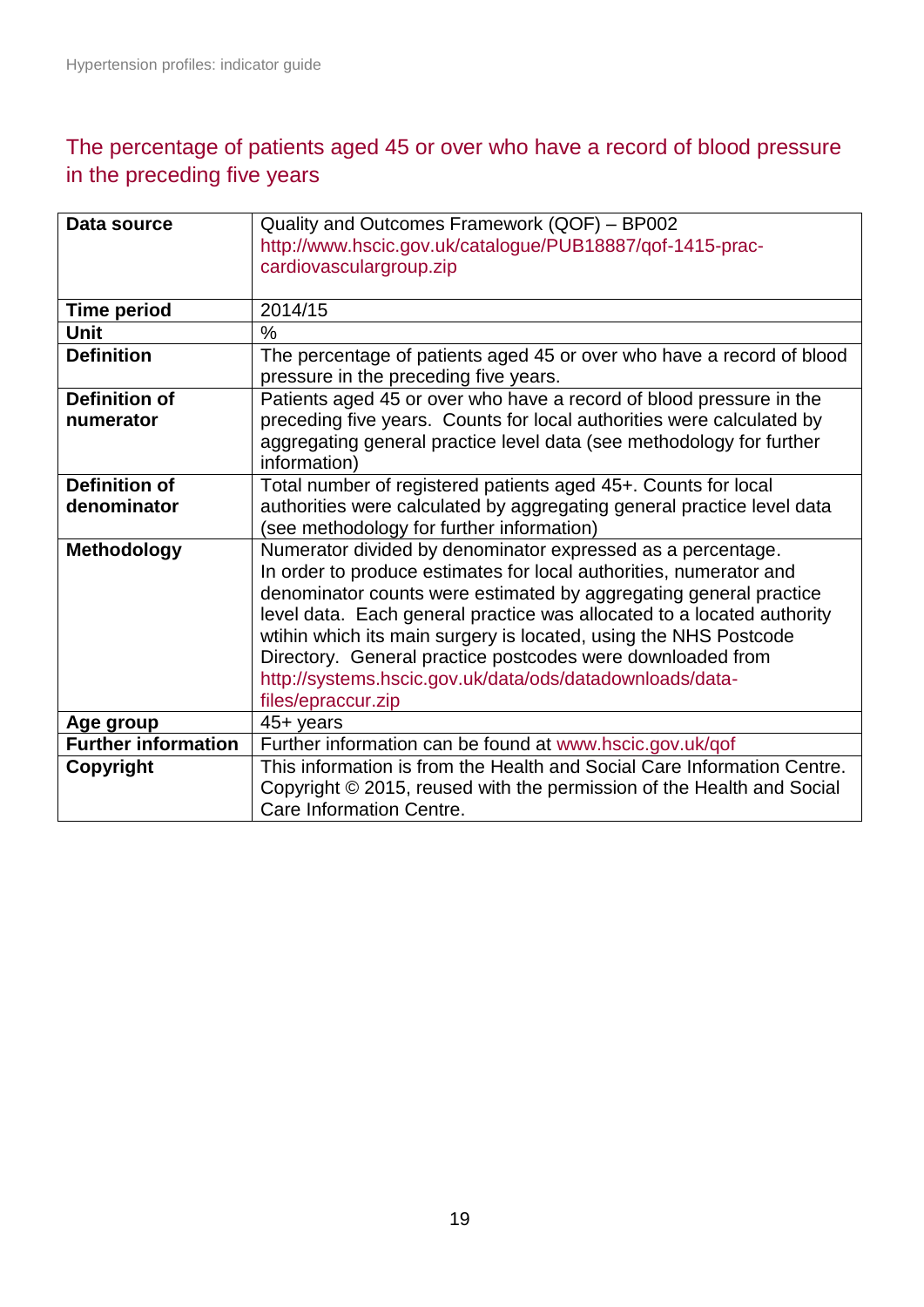### <span id="page-19-0"></span>Cumulative percentage of the eligible population aged 40-74 offered an NHS Health Check

| Data source                         | <b>Public Health England</b>                                                                                                                                                                                                                                                                                                                                                                                                                                                                                                                                                                                                                                                                                                                                                                                                              |
|-------------------------------------|-------------------------------------------------------------------------------------------------------------------------------------------------------------------------------------------------------------------------------------------------------------------------------------------------------------------------------------------------------------------------------------------------------------------------------------------------------------------------------------------------------------------------------------------------------------------------------------------------------------------------------------------------------------------------------------------------------------------------------------------------------------------------------------------------------------------------------------------|
|                                     | http://fingertips.phe.org.uk/profile/nhs-health-check-detailed /                                                                                                                                                                                                                                                                                                                                                                                                                                                                                                                                                                                                                                                                                                                                                                          |
| <b>Time period</b>                  | 2014/15                                                                                                                                                                                                                                                                                                                                                                                                                                                                                                                                                                                                                                                                                                                                                                                                                                   |
| Unit                                | $\%$                                                                                                                                                                                                                                                                                                                                                                                                                                                                                                                                                                                                                                                                                                                                                                                                                                      |
| <b>Definition</b>                   | The five-year cumulative percentage of the eligible population aged 40-<br>74 offered an NHS Health Check.                                                                                                                                                                                                                                                                                                                                                                                                                                                                                                                                                                                                                                                                                                                                |
| <b>Definition of</b><br>numerator   | Number of people aged 40-74 eligible for an NHS Health Check who<br>were offered an NHS Health Check in the five-year period.                                                                                                                                                                                                                                                                                                                                                                                                                                                                                                                                                                                                                                                                                                             |
| <b>Definition of</b><br>denominator | Number of people aged 40-74 eligible for an NHS Health Check in the<br>five-year period.                                                                                                                                                                                                                                                                                                                                                                                                                                                                                                                                                                                                                                                                                                                                                  |
| <b>Methodology</b>                  | The cumulative percentage of the eligible population aged 40-74<br>offered an NHS Health Check during the five-year period 2013/14 to<br>2017/18: the number of people aged 40-74 eligible for an NHS Health<br>Check who were offered an NHS Health Check in the five-year period<br>is divided by the number of people aged 40-74 eligible for an NHS<br>Health Check in the five-year period and multiplied by 100. NHS Health<br>check data is published at upper tier local authority levels. In the local<br>authority health profiles the upper tier profile percentage is used.<br>When more than one local authority is contained within a CCG.<br>Complete local authority prevalence data have been allocated to CCGs<br>and aggregated up to give an estimated CCG percentage                                                 |
| Age group                           | Age 40-74 years                                                                                                                                                                                                                                                                                                                                                                                                                                                                                                                                                                                                                                                                                                                                                                                                                           |
| <b>Further Information</b>          | The NHS Health Check dataset is a relatively new data collection that<br>received full mandation from the Information Standards Board in June<br>2011. Before April 2013, primary care trusts (PCTs) had responsibility<br>for commissioning the programme. From April 2013 local authorities<br>had a legal duty to provide the NHS Health Check programme and<br>since then have been required to offer the programme to 100% of their<br>population over a five-year period, ie 20% of the eligible population<br>invited for a NHS Health Check each year during the period 2013/14 to<br>2017/18.                                                                                                                                                                                                                                    |
|                                     | This indicator reports cumulative progress towards delivery over the<br>five-year period. The eligible population for each area is based on mid-<br>year population estimates for the latest year minus a 30% adjustment,<br>except for some local areas where the eligible population has been<br>identified from their GP registered population. The GP registered<br>population may not be an accurate reflection of the local authority<br>resident population and as different methods have been used to<br>estimate the eligible population this could lead to variation in the quality<br>of the data. As data quality issues may affect the indicator, and<br>England comparator values, these should be interpreted together, and<br>with some degree of caution. Further information can be found at<br>www.healthcheck.nhs.uk. |
| Copyright                           | NHS healthcheck 2015                                                                                                                                                                                                                                                                                                                                                                                                                                                                                                                                                                                                                                                                                                                                                                                                                      |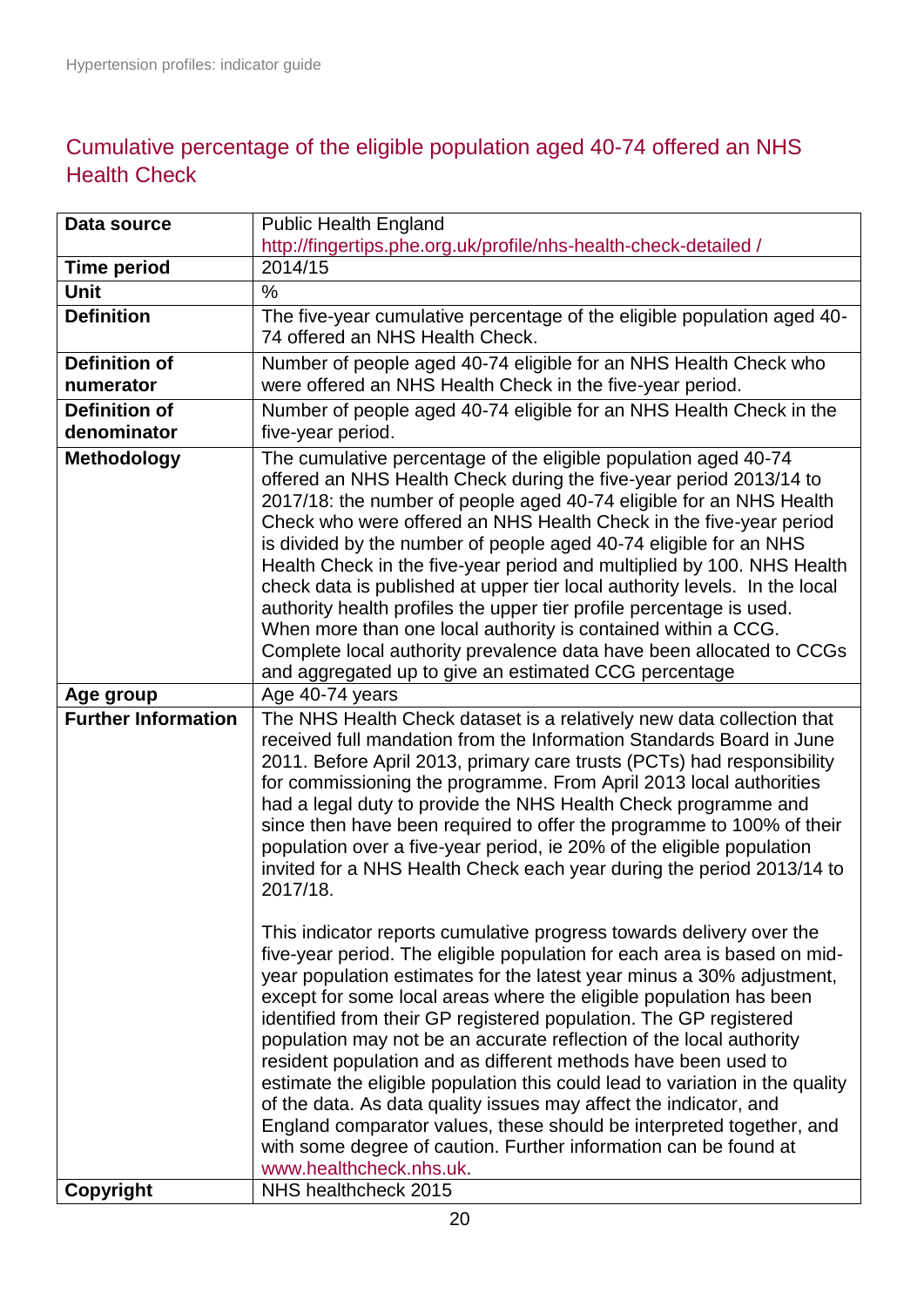#### <span id="page-20-0"></span>Cumulative percentage of the eligible population aged 40-74 offered an NHS Health Check who received an NHS Health Check

| Data source                  | <b>Public Health England</b>                                                                                                                                                                                                                                                                                                                                                                                                                                                                                                                                                                                                                                                                                                                                                                                                    |
|------------------------------|---------------------------------------------------------------------------------------------------------------------------------------------------------------------------------------------------------------------------------------------------------------------------------------------------------------------------------------------------------------------------------------------------------------------------------------------------------------------------------------------------------------------------------------------------------------------------------------------------------------------------------------------------------------------------------------------------------------------------------------------------------------------------------------------------------------------------------|
| <b>Time period</b>           | 2014/15                                                                                                                                                                                                                                                                                                                                                                                                                                                                                                                                                                                                                                                                                                                                                                                                                         |
| <b>Unit</b>                  | $\%$                                                                                                                                                                                                                                                                                                                                                                                                                                                                                                                                                                                                                                                                                                                                                                                                                            |
| <b>Definition</b>            | The five-year cumulative percentage of the eligible population aged 40-<br>74 offered an NHS Health Check who received an NHS Health Check.                                                                                                                                                                                                                                                                                                                                                                                                                                                                                                                                                                                                                                                                                     |
| Definition of<br>numerator   | Number of people aged 40-74 eligible for an NHS Health Check who<br>have received an NHS Health Check in the five-year period.                                                                                                                                                                                                                                                                                                                                                                                                                                                                                                                                                                                                                                                                                                  |
| Definition of<br>denominator | Number of people aged 40-74 eligible for an NHS Health Check who<br>were offered an NHS Health Check in the five-year period.                                                                                                                                                                                                                                                                                                                                                                                                                                                                                                                                                                                                                                                                                                   |
| <b>Methodology</b>           | The cumulative percentage of the eligible population offered an NHS<br>Health Check who received an NHS Health Check during the five-year<br>period 2013/14 to 2017/18: the number of people aged 40-74 eligible<br>for an NHS Health Check who received an NHS Health Check is<br>divided by the number of people aged 40-74 eligible for an NHS Health<br>Check who were offered an NHS Health Check during the five-year<br>period and multiplied by 100. NHS Health check data is published at<br>upper tier local authority levels. In the local authority health profiles the<br>upper tier profile percentage is used. When more than one local<br>authority is contained within a CCG. Complete local authority<br>prevalence data have been allocated to CCGs and aggregated up to<br>give an estimated CCG percentage |
| Age group                    | Age 40-74 years                                                                                                                                                                                                                                                                                                                                                                                                                                                                                                                                                                                                                                                                                                                                                                                                                 |
| <b>Further information</b>   | http://www.healthcheck.nhs.uk/interactive_map/                                                                                                                                                                                                                                                                                                                                                                                                                                                                                                                                                                                                                                                                                                                                                                                  |
| <b>Copyright</b>             | NHS healthcheck 2015                                                                                                                                                                                                                                                                                                                                                                                                                                                                                                                                                                                                                                                                                                                                                                                                            |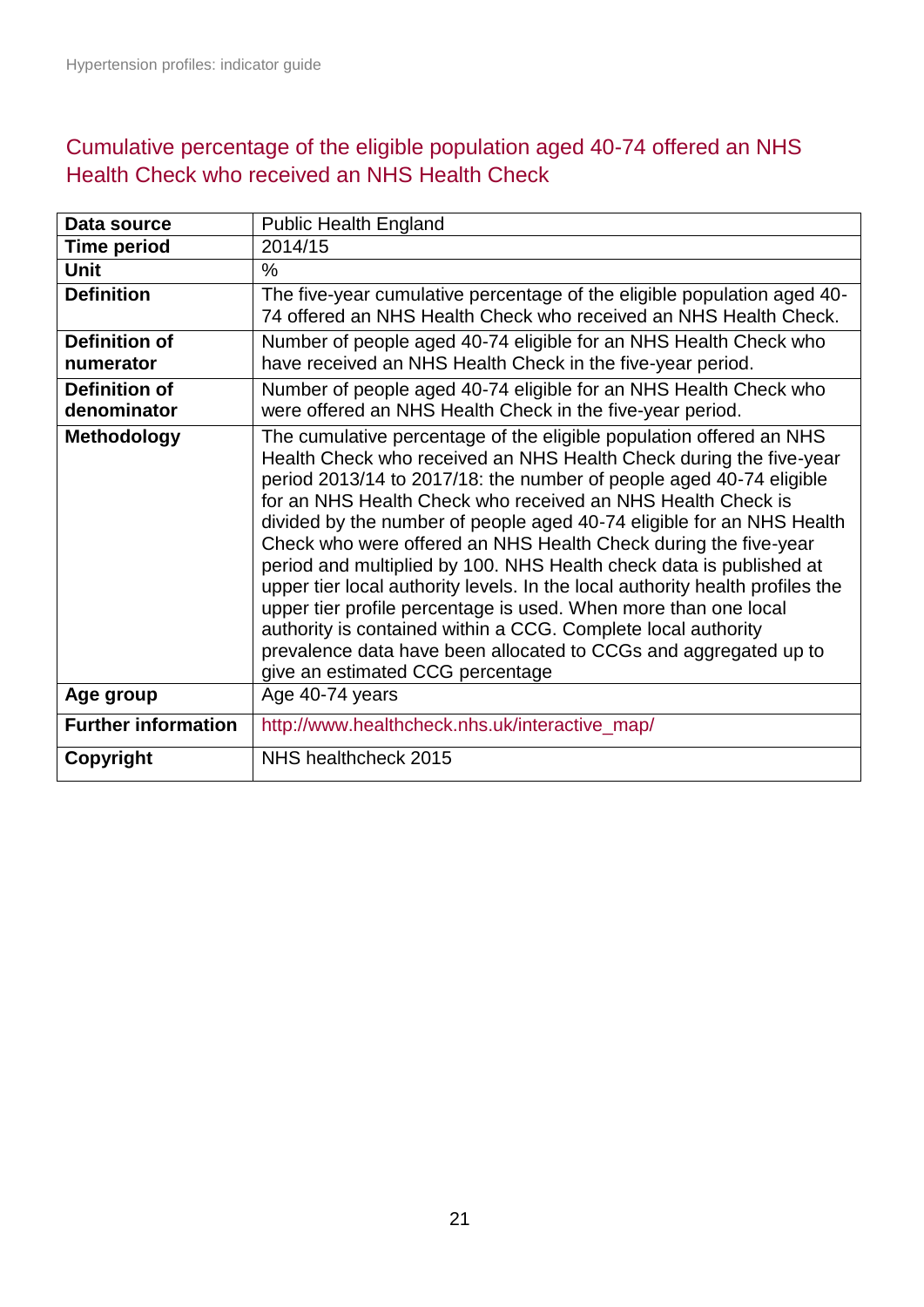### <span id="page-21-0"></span>Coronary heart disease - Last blood pressure reading measured in last 12 months is <=150/90 mmHg (denominator includes exceptions)

| Data source                | Quality and Outcomes Framework (QOF) - CHD002                           |
|----------------------------|-------------------------------------------------------------------------|
| <b>Time period</b>         | 2014/15                                                                 |
| Unit                       | $\%$                                                                    |
| <b>Definition</b>          | The percentage of patients with coronary heart disease in whom the      |
|                            | last blood pressure reading (measured in the previous 12 months) is     |
|                            | 150/90 mmHg or less.                                                    |
| <b>Definition of</b>       | Patients on the CHD register whose last recorded blood pressure is      |
| numerator                  | 150/90 mmHg or less. Counts for local authorities were calculated by    |
|                            | aggregating general practice level data (see methodology for further    |
|                            | information)                                                            |
| <b>Definition of</b>       | The number of patients on the CHD register. Counts for local            |
| denominator                | authorities were calculated by aggregating general practice level data  |
|                            | (see methodology for further information)                               |
| <b>Methodology</b>         | Numerator divided by denominator expressed as a percentage              |
|                            | In order to produce estimates for local authorities, numerator and      |
|                            | denominator counts were estimated by aggregating general practice       |
|                            | level data. Each general practice was allocated to a located authority  |
|                            | wtihin which its main surgery is located, using the NHS Postcode        |
|                            | Directory. General practice postcodes were downloaded from              |
|                            | http://systems.hscic.gov.uk/data/ods/datadownloads/data-                |
|                            | files/epraccur.zip                                                      |
| Age group                  | All ages                                                                |
| <b>Further information</b> | http://www.hscic.gov.uk/catalogue/PUB18887/qof-1415-prac-               |
|                            | cardiovasculargroup.zip                                                 |
| Copyright                  | This information is from the Health and Social Care Information Centre. |
|                            | Copyright © 2015, reused with the permission of the Health and Social   |
|                            | Care Information Centre                                                 |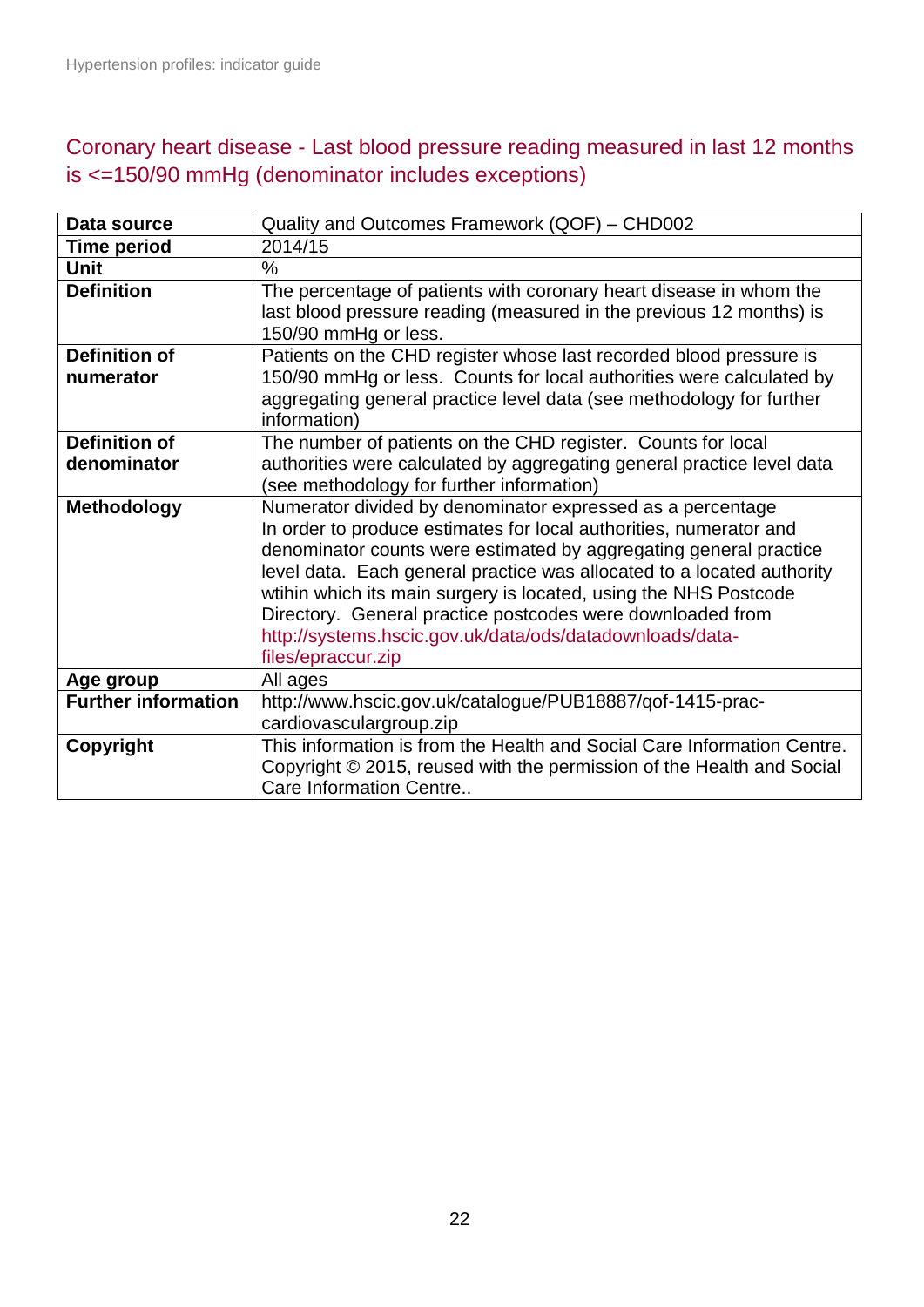### <span id="page-22-0"></span>Chronic Kidney Disease last blood pressure reading measured in last 12 months is 140/85 or less (denominator includes exceptions)

| Data source                | Quality and Outcomes Framework (QOF) - CKD002                                                                                                                                                                                                                                                                                                                                                                                                                                                        |
|----------------------------|------------------------------------------------------------------------------------------------------------------------------------------------------------------------------------------------------------------------------------------------------------------------------------------------------------------------------------------------------------------------------------------------------------------------------------------------------------------------------------------------------|
| <b>Time period</b>         | 2014/15                                                                                                                                                                                                                                                                                                                                                                                                                                                                                              |
| <b>Unit</b>                | $\frac{0}{0}$                                                                                                                                                                                                                                                                                                                                                                                                                                                                                        |
| <b>Definition</b>          | The percentage of patients on the CKD register in whom the last blood<br>pressure reading, measured in the previous 12 months, is 140/85<br>mmHg or less.                                                                                                                                                                                                                                                                                                                                            |
| <b>Definition of</b>       | Patients on the CKD register whose last recorded blood pressure                                                                                                                                                                                                                                                                                                                                                                                                                                      |
| numerator                  | measurement is 140/85 mmHg or less. Counts for local authorities<br>were calculated by aggregating general practice level data (see<br>methodology for further information)                                                                                                                                                                                                                                                                                                                          |
| <b>Definition of</b>       | Total number of patients on the CKD register (including exceptions)                                                                                                                                                                                                                                                                                                                                                                                                                                  |
| denominator                | Counts for local authorities were calculated by aggregating general<br>practice level data (see methodology for further information)                                                                                                                                                                                                                                                                                                                                                                 |
| <b>Methodology</b>         | Numerator divided by denominator expressed as a percentage.<br>In order to produce estimates for local authorities, numerator and<br>denominator counts were estimated by aggregating general practice<br>level data. Each general practice was allocated to a located authority<br>wtihin which its main surgery is located, using the NHS Postcode<br>Directory. General practice postcodes were downloaded from<br>http://systems.hscic.gov.uk/data/ods/datadownloads/data-<br>files/epraccur.zip |
| Age group                  | $18 + yrs$                                                                                                                                                                                                                                                                                                                                                                                                                                                                                           |
| <b>Further information</b> | Further information can be found at www.hscic.gov.uk/qof<br>http://www.hscic.gov.uk/catalogue/PUB18887/qof-1415-prac-<br>cardiovasculargroup.zip                                                                                                                                                                                                                                                                                                                                                     |
| Copyright                  | This information is from the Health and Social Care Information Centre.<br>Copyright © 2015, reused with the permission of the Health and Social<br>Care Information Centre.                                                                                                                                                                                                                                                                                                                         |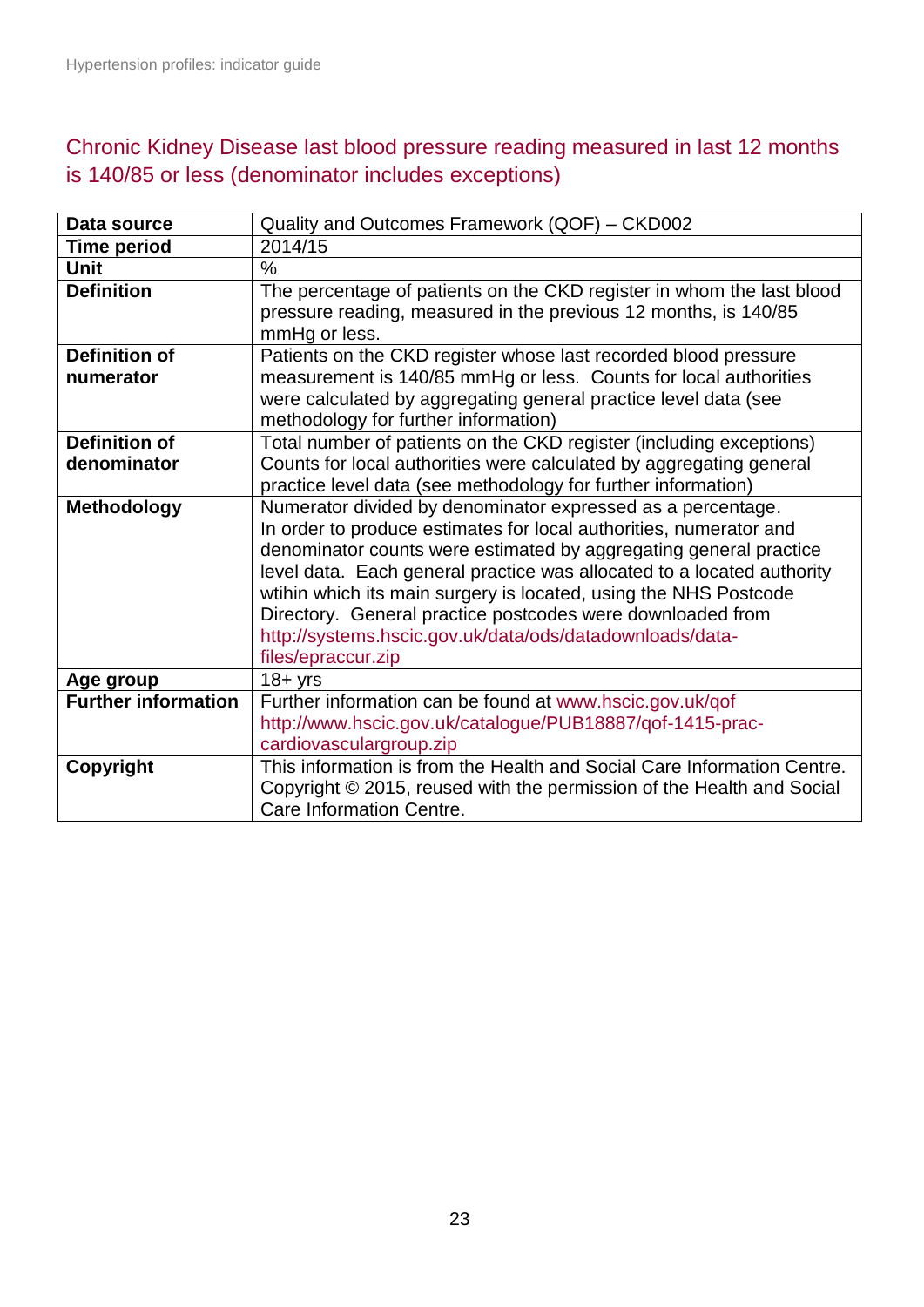## <span id="page-23-0"></span>Stroke last blood pressure reading in last 12 months is 150/90 or less (denominator includes exceptions)

| Data source                         | Quality and Outcomes Framework (QOF) - STIA003                                                                                                                                                                                                                                                                                                                                                                                                                                                           |
|-------------------------------------|----------------------------------------------------------------------------------------------------------------------------------------------------------------------------------------------------------------------------------------------------------------------------------------------------------------------------------------------------------------------------------------------------------------------------------------------------------------------------------------------------------|
| <b>Time period</b>                  | 2014/15                                                                                                                                                                                                                                                                                                                                                                                                                                                                                                  |
| <b>Unit</b>                         | $\frac{0}{0}$                                                                                                                                                                                                                                                                                                                                                                                                                                                                                            |
| <b>Definition</b>                   | The percentage of patients with a history of TIA or stroke in whom the<br>last blood pressure reading (measured in the previous 12 months) is<br>150/90 mmHg or less.                                                                                                                                                                                                                                                                                                                                    |
| <b>Definition of</b><br>numerator   | The number of patients with a history of TIA or stroke in whom the last<br>blood pressure reading (measured in the previous 12 months) is 150/90<br>mmHg or less. Counts for local authorities were calculated by<br>aggregating general practice level data (see methodology for further<br>information)                                                                                                                                                                                                |
| <b>Definition of</b><br>denominator | The total number of patients on the stroke or TIA register (including<br>exceptions). Counts for local authorities were calculated by aggregating<br>general practice level data (see methodology for further information)                                                                                                                                                                                                                                                                               |
| <b>Methodology</b>                  | Numerator divided by denominator and expressed as a percentage.<br>In order to produce estimates for local authorities, numerator and<br>denominator counts were estimated by aggregating general practice level<br>data. Each general practice was allocated to a located authority wtihin<br>which its main surgery is located, using the NHS Postcode Directory.<br>General practice postcodes were downloaded from<br>http://systems.hscic.gov.uk/data/ods/datadownloads/data-<br>files/epraccur.zip |
| Age group                           | All ages                                                                                                                                                                                                                                                                                                                                                                                                                                                                                                 |
| <b>Further</b><br>information       | Further information can be found at www.hscic.gov.uk/qof<br>http://www.hscic.gov.uk/catalogue/PUB18887/qof-1415-prac-<br>cardiovasculargroup.zip                                                                                                                                                                                                                                                                                                                                                         |
| Copyright                           | This information is from the Health and Social Care Information Centre.<br>Copyright © 2015, reused with the permission of the Health and Social<br>Care Information Centre.                                                                                                                                                                                                                                                                                                                             |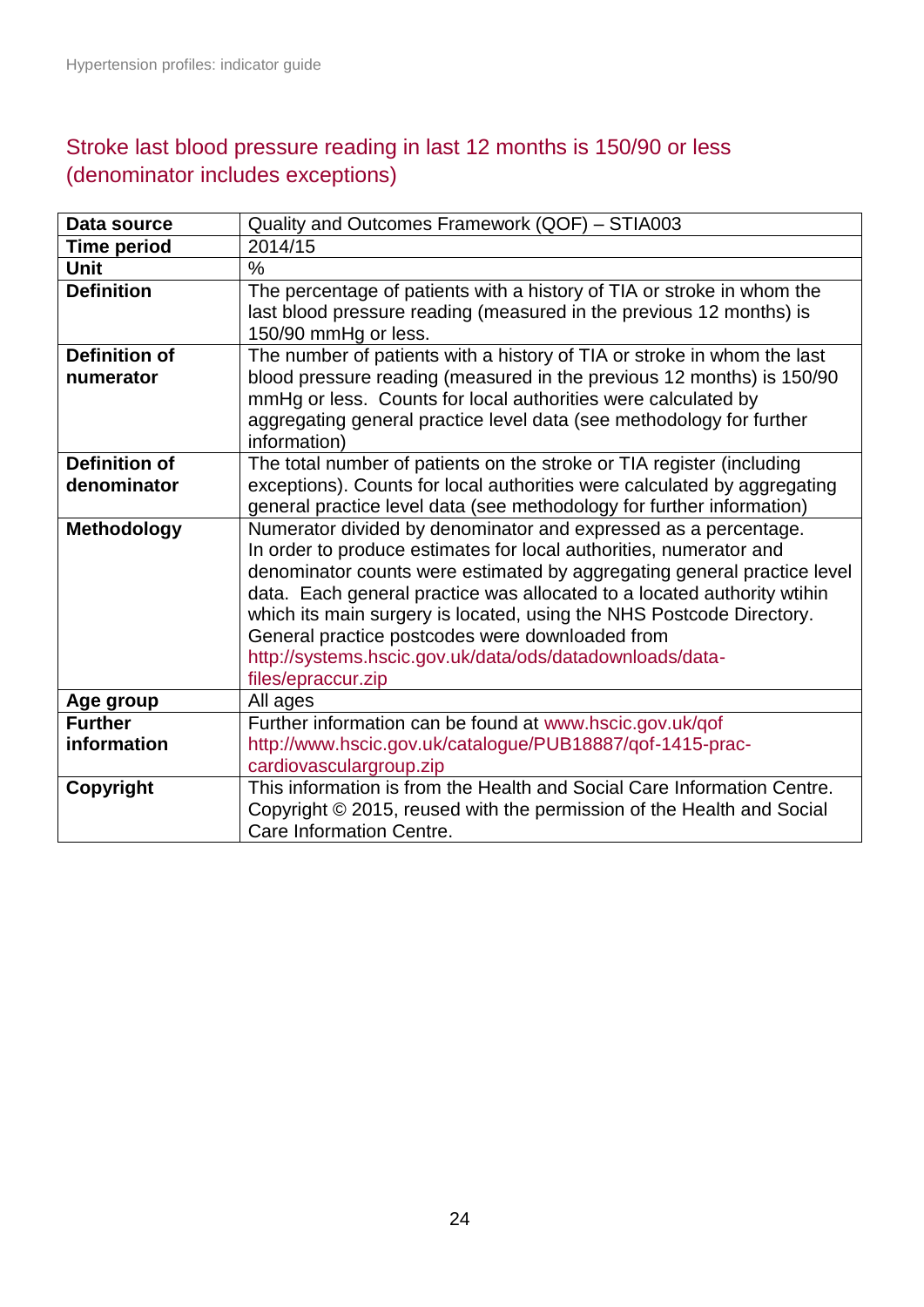## <span id="page-24-0"></span>Hypertension last blood pressure is less than or equal to 150/90 (denominator includes exceptions)

| Data source          | Quality and Outcomes Framework (QOF) - HYP006                                                                                           |
|----------------------|-----------------------------------------------------------------------------------------------------------------------------------------|
| <b>Time period</b>   | 2014/15                                                                                                                                 |
| Unit                 | $\frac{0}{0}$                                                                                                                           |
| <b>Definition</b>    | The percentage of patients with hypertension in whom the last blood<br>pressure (measured in the preceding 12 months) is 150/90 mmHg or |
|                      | less.                                                                                                                                   |
| <b>Definition of</b> | The number of patients with hypertension in whom the last blood                                                                         |
| numerator            | pressure (measured in the preceding 12 months) is 150/90 mmHg or                                                                        |
|                      | less. Counts for local authorities were calculated by aggregating general                                                               |
|                      | practice level data (see methodology for further information)                                                                           |
| <b>Definition of</b> | Total number of patients on the hypertension register including those                                                                   |
| denominator          | excepted from this indicator(including exceptions). Counts for local                                                                    |
|                      | authorities were calculated by aggregating general practice level data                                                                  |
|                      | (see methodology for further information)                                                                                               |
| <b>Methodology</b>   | Numerator divided by denominator expressed as a percentage.<br>In order to produce estimates for local authorities, numerator and       |
|                      | denominator counts were estimated by aggregating general practice                                                                       |
|                      | level data. Each general practice was allocated to a located authority                                                                  |
|                      | wtihin which its main surgery is located, using the NHS Postcode                                                                        |
|                      | Directory. General practice postcodes were downloaded from                                                                              |
|                      | http://systems.hscic.gov.uk/data/ods/datadownloads/data-                                                                                |
|                      | files/epraccur.zip                                                                                                                      |
| Age group            | All ages                                                                                                                                |
| <b>Further</b>       | Further information can be found at www.hscic.gov.uk/qof                                                                                |
| information          | http://www.hscic.gov.uk/catalogue/PUB18887/qof-1415-prac-                                                                               |
|                      | cardiovasculargroup.zip                                                                                                                 |
| Copyright            | This information is from the Health and Social Care Information Centre.                                                                 |
|                      | Copyright © 2015, reused with the permission of the Health and Social                                                                   |
|                      | Care Information Centre.                                                                                                                |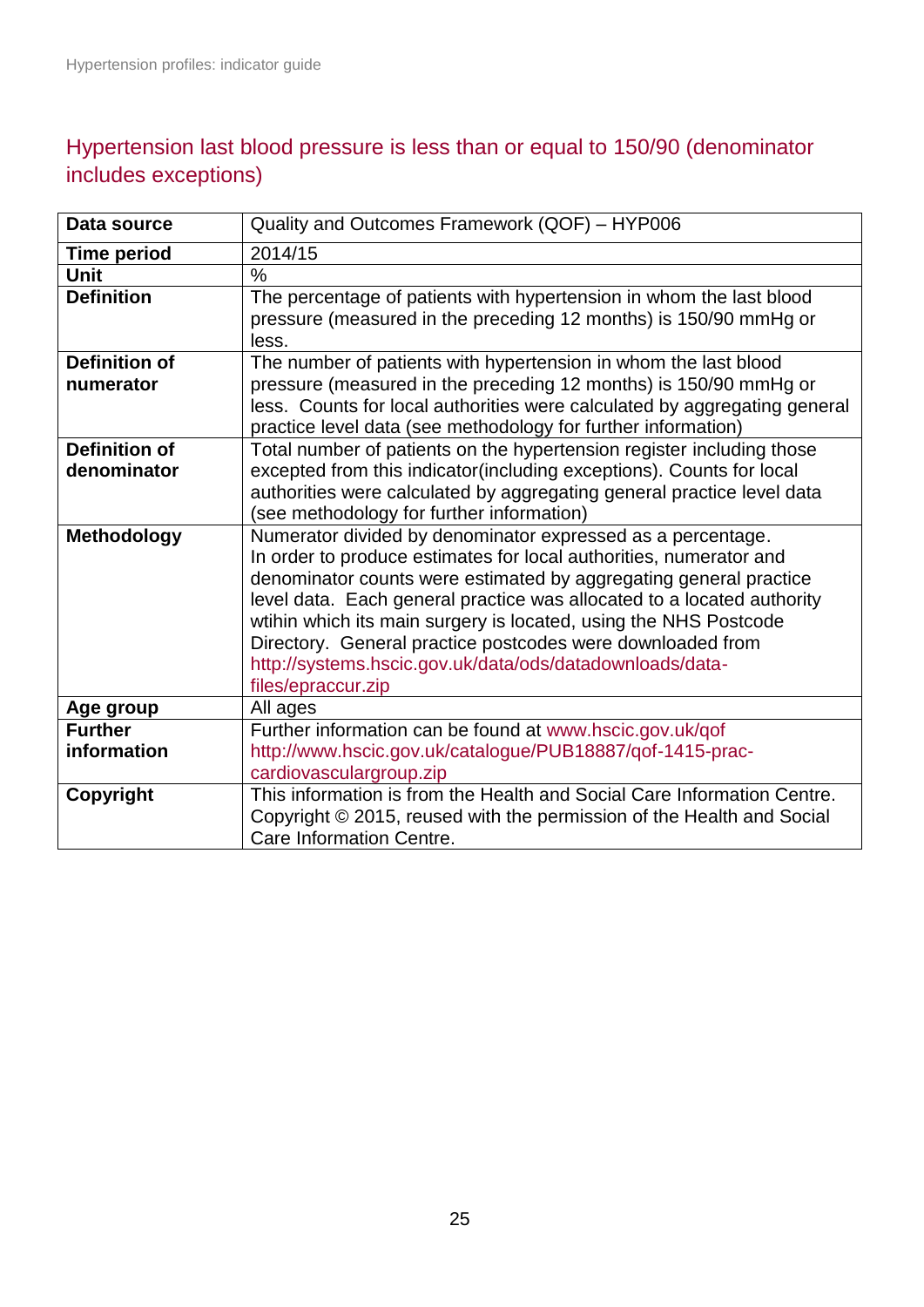## <span id="page-25-0"></span>Total cost of all hypertension and heart failure prescription items per adult with hypertension

| <b>HSCIC</b>                                                                                                         |
|----------------------------------------------------------------------------------------------------------------------|
| 2014/15                                                                                                              |
| £                                                                                                                    |
| Total cost of all hypertension and heart failure prescription items per The                                          |
| percentage of patients with hypertension in whom the last blood pressure                                             |
| reading (measured in the preceding 12 months) is 150/90 mmHg or less.                                                |
| Sum of the net ingredient cost of all hypertension and heart failure                                                 |
| prescription items (British National Formulary chapter 2.5) dispensed in                                             |
| primary care.                                                                                                        |
| In the local authority hypertension profiles numerators and denominators                                             |
| were constructed from GP prescribers attributed to that local authority by                                           |
| their postcode. There are additional prescribers which make up the CCG                                               |
| figures which can not attibuted to a particular local authorities. This can                                          |
| cause variation the overall numerators and denominators in some                                                      |
| coterminous local authority and CCGs.                                                                                |
| The percentage of patients with hypertension in whom the last blood                                                  |
| pressure reading (measured in the preceding 12 months) is 150/90                                                     |
| mmHg or less.                                                                                                        |
| Numerator divided by denominator expressed as £ per adult aged 79 or                                                 |
| under with hypertension of 150/90 or less                                                                            |
| All patients aged 79 or under with hypertension in whom the last blood                                               |
| pressure reading is 150/90 or less (including exceptions).                                                           |
| Data relates to prescriptions issued in primary care and dispensed in                                                |
| England. The numerator includes prescriptions dispensed in primary                                                   |
| care for children aged 16 years and younger, but this will only account                                              |
| for a very small proportion of prescriptions and therefore is unlikely to<br>alter the results shown.                |
|                                                                                                                      |
|                                                                                                                      |
| http://www.hscic.gov.uk/gpprescribingdata<br>This information is from the Health and Social Care Information Centre. |
| Copyright © 2015, reused with the permission of the Health and Social                                                |
| Care Information Centre.                                                                                             |
|                                                                                                                      |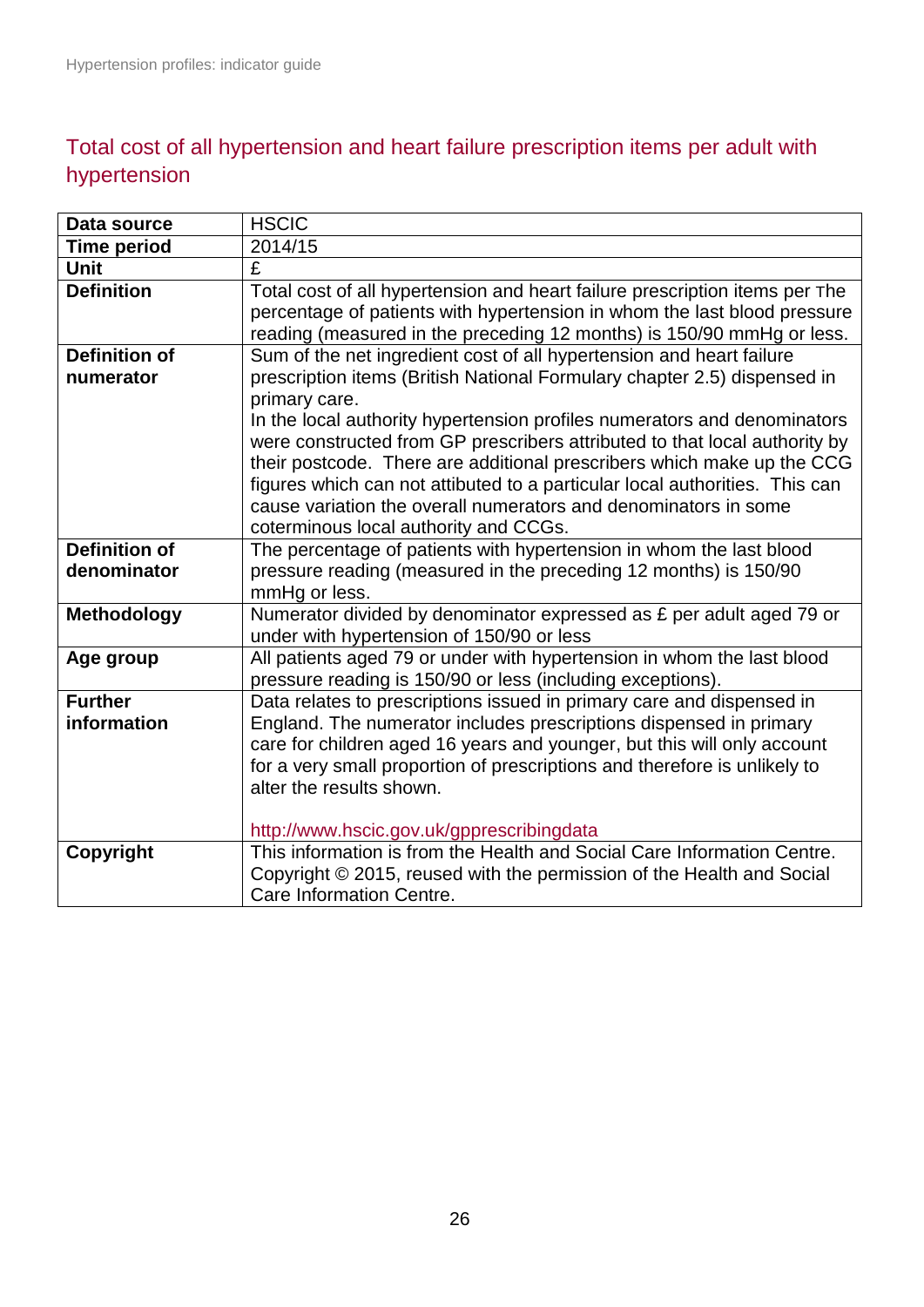| Data source          | <b>HSCIC</b>                                                                                                                                                                                                                                                                                                                                                                                                                |
|----------------------|-----------------------------------------------------------------------------------------------------------------------------------------------------------------------------------------------------------------------------------------------------------------------------------------------------------------------------------------------------------------------------------------------------------------------------|
| <b>Time period</b>   | 2014/15                                                                                                                                                                                                                                                                                                                                                                                                                     |
| <b>Unit</b>          | £                                                                                                                                                                                                                                                                                                                                                                                                                           |
| <b>Definition</b>    | Average cost of hypertension and heart failure prescription items                                                                                                                                                                                                                                                                                                                                                           |
| <b>Definition of</b> | Sum of the net ingredient cost of all hypertension and heart failure                                                                                                                                                                                                                                                                                                                                                        |
| numerator            | prescription items (British National Formulary chapter 2.5) dispensed in                                                                                                                                                                                                                                                                                                                                                    |
|                      | primary care.                                                                                                                                                                                                                                                                                                                                                                                                               |
|                      | In the local authority hypertension profiles numerators and denominators<br>were constructed from GP prescribers attributed to that local authority by<br>their postcode. There are additional prescribers which make up the CCG<br>figures which can not attibuted to a particular local authorities. This can<br>cause variation the overall numerators and denominators in some<br>coterminous local authority and CCGs. |
| <b>Definition of</b> | Number of hypertension and heart failure prescription items prescribed                                                                                                                                                                                                                                                                                                                                                      |
| denominator          | and dispensed in primary care                                                                                                                                                                                                                                                                                                                                                                                               |
| <b>Methodology</b>   | Numerator divided by denominator expressed as £ per item                                                                                                                                                                                                                                                                                                                                                                    |
| Age group            | All ages                                                                                                                                                                                                                                                                                                                                                                                                                    |
| <b>Further</b>       | Data relates to prescriptions issued in primary care and dispensed in                                                                                                                                                                                                                                                                                                                                                       |
| information          | England                                                                                                                                                                                                                                                                                                                                                                                                                     |
|                      | http://www.hscic.gov.uk/gpprescribingdata                                                                                                                                                                                                                                                                                                                                                                                   |
| Copyright            | This information is from the Health and Social Care Information Centre.<br>Copyright © 2015, reused with the permission of the Health and Social<br>Care Information Centre.                                                                                                                                                                                                                                                |

## <span id="page-26-0"></span>Average cost of anti hypertension prescription items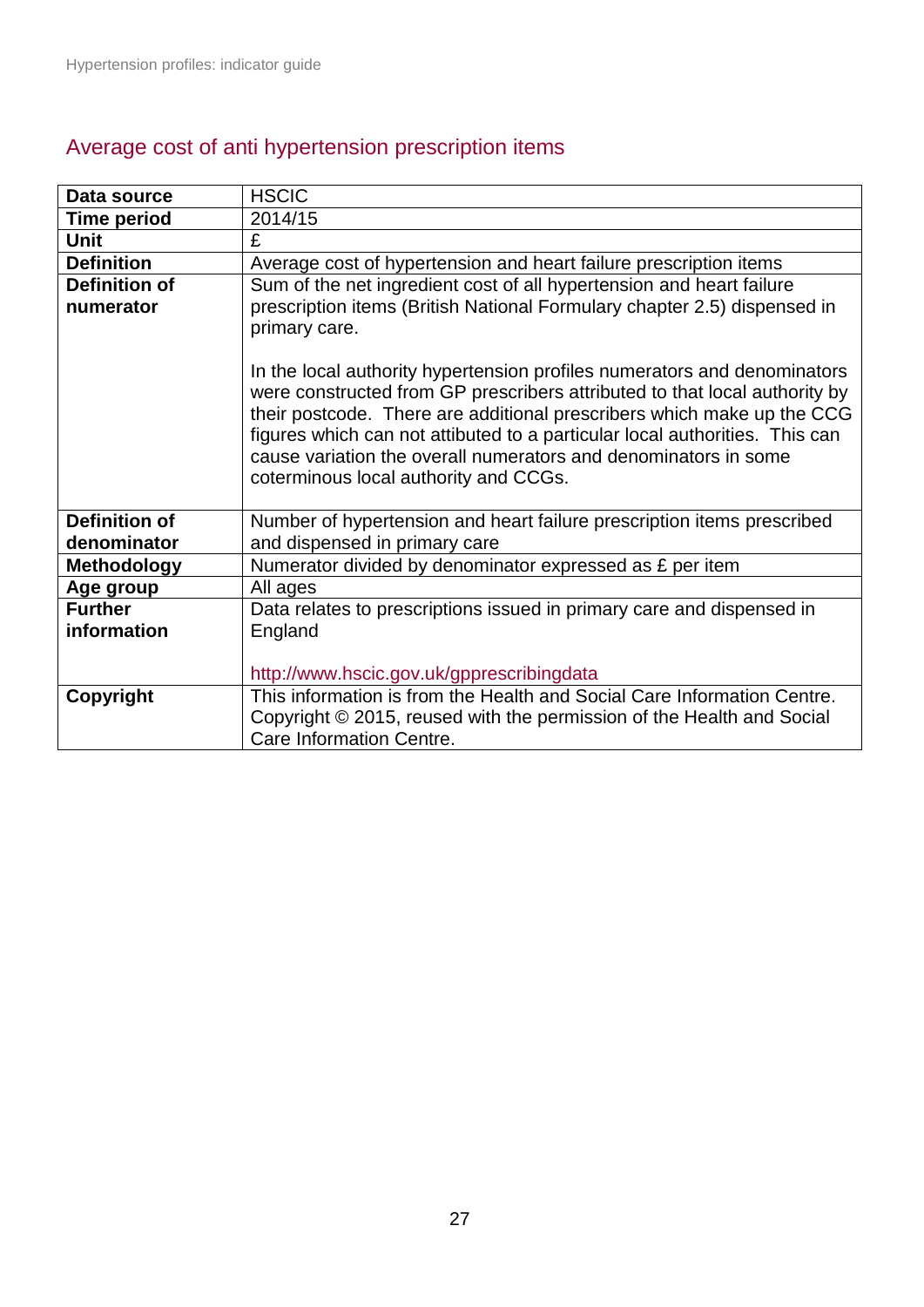# <span id="page-27-0"></span>References

#### **Page 1 – Background**

High blood pressure is the one of the leading risk factors for premature death and disability, and can lead to conditions including stroke, heart attack, heart failure, chronic kidney disease and dementia.

Murray CJL et al. UK health performance: findings of the Global Burden of Disease Study 2010.*Lancet* 2013; 381: 997–1020 [www.ncbi.nlm.nih.gov/pubmed/23668584](http://www.ncbi.nlm.nih.gov/pubmed/23668584)

A blood pressure reading over 140/90mmHg indicates hypertension, which should be confirmed by tests on separate occasions to reach a diagnosis. http://www.nhs.uk/conditions/Blood-pressure-(high)/Pages/Introduction.aspx

Diseases caused by high blood pressure cost the NHS over £2billion every year, by reducing the blood pressure of the nation as a whole, £850million of NHS and social care spend could be avoided over 10 years.

Optimity Matrix. *Cost-effectiveness review of blood pressure interventions*. 2014. http://www.bloodpressureuk.org/mediacentre/Newsreleases/Newbloodpressureboardtotacklehi ghbloodpressure

Internationally, whereas around four in ten adults in England with high blood pressure are both diagnosed and controlled to recommended levels, this is seven in ten in Canada (achieved with similar resources).

[www.gov.uk/government/uploads/system/uploads/attachment\\_data/file/404881/Tackling](https://www.gov.uk/government/uploads/system/uploads/attachment_data/file/404881/Tackling_high_blood_pressure_-_FINAL.pdf) high\_blood\_pressure\_-\_FINAL.pdf

Joffres M et al. Hypertension prevalence, awareness, treatment and control in national surveys from England, the USA and Canada, and correlation with stroke and ischaemic heart disease mortality: a cross-sectional study. *BMJ Open* 2013; 3(8). [Global Burden of Disease Figure 3B for stroke/IHD] <http://bmjopen.bmj.com/content/3/8/e003423.full>

#### **Page 2 – paragraph 1**

High blood pressure is often preventable. Even individuals with blood pressure currently in the 'normal' range could reduce their future risk of cardiovascular disease by lowering their blood pressure still further down to a threshold of 115/75mmHg. There are both modifiable risk factors (such as excess weight, dietary salt or alcohol) and non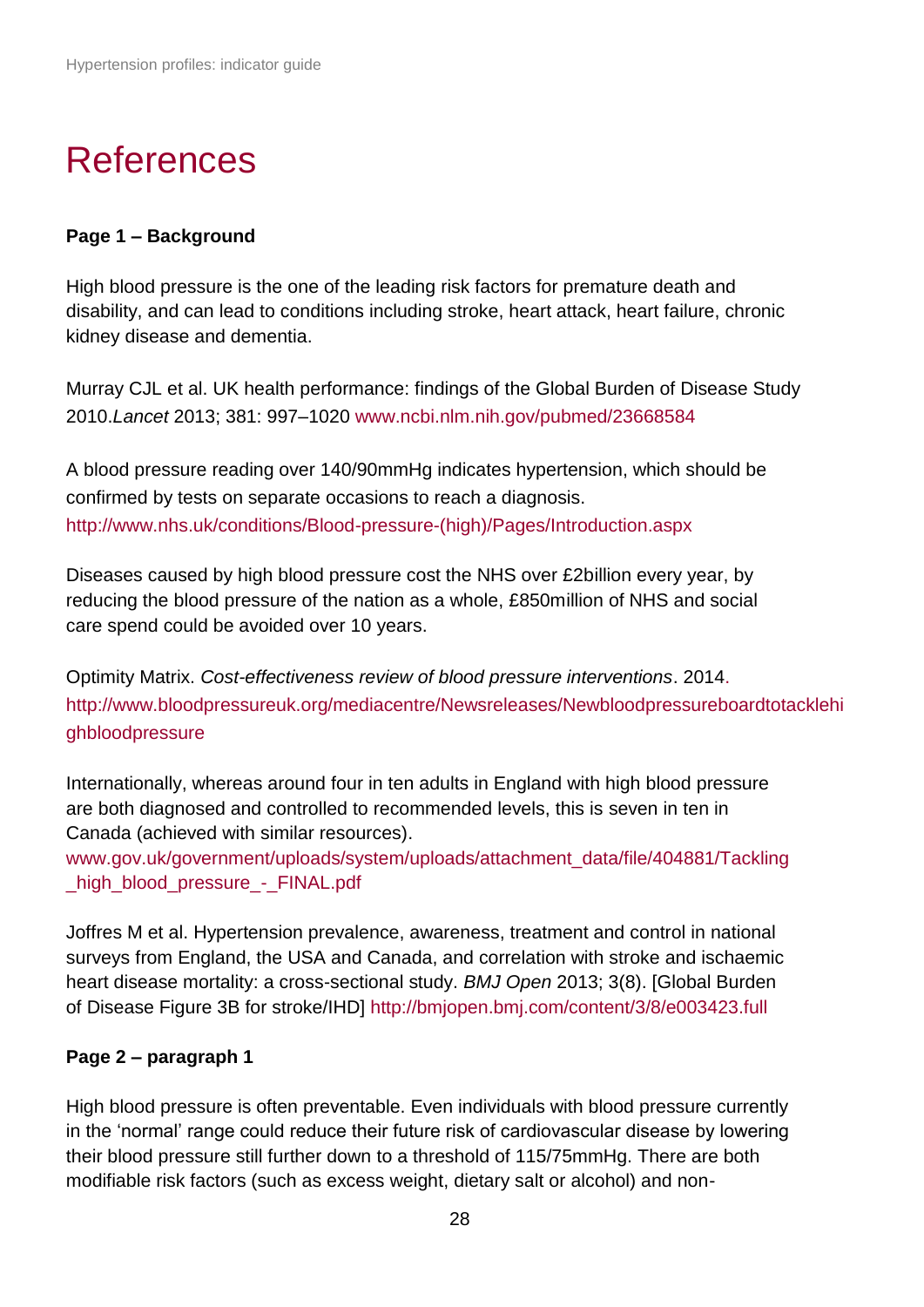modifiable risk factors (such as old age, family history or ethnicity) for high blood pressure. The burden of high blood pressure is greatest among individuals from lowincome households and those living in deprived areas.

Tackling high blood pressure From evidence into action.

[www.gov.uk/government/uploads/system/uploads/attachment\\_data/file/404881/Tackling](https://www.gov.uk/government/uploads/system/uploads/attachment_data/file/404881/Tackling_high_blood_pressure_-_FINAL.pdf) [\\_high\\_blood\\_pressure\\_-\\_FINAL.pdf](https://www.gov.uk/government/uploads/system/uploads/attachment_data/file/404881/Tackling_high_blood_pressure_-_FINAL.pdf)

#### **Page 2 – paragraph 2**

Hypertension disproportionately affects some ethnic groups including black Africans and Caribbeans.

Hypertension and ethnic group. [www.bmj.com/content/332/7545/833](http://www.bmj.com/content/332/7545/833)

#### **Page 2 – paragraph 3**

Reducing salt consumption and improving overall nutrition at population-level.

Improving calorie balance to reduce excess body weight at population-level.

Personal behaviour change on diet, physical activity, alcohol and smoking, particularly prompted through individuals' regular contacts with healthcare and other institutions.

Tackling high blood pressure From evidence into action. [www.gov.uk/government/uploads/system/uploads/attachment\\_data/file/404881/Tackling](https://www.gov.uk/government/uploads/system/uploads/attachment_data/file/404881/Tackling_high_blood_pressure_-_FINAL.pdf) [\\_high\\_blood\\_pressure\\_-\\_FINAL.pdf](https://www.gov.uk/government/uploads/system/uploads/attachment_data/file/404881/Tackling_high_blood_pressure_-_FINAL.pdf)

#### **Page 3 – paragraph 1.**

Testing advisable at least every five years, more frequent re-testing for those with highnormal blood pressure or in high risk groups.

Under NICE guidelines, diagnosis never based on a single test, normally confirmed by ambulatory (24 hour monitor) or home testing.

Hypertension: Clinical management of primary hypertension in adults. NICE guidance CG127 August 2011.

[www.nice.org.uk/guidance/cg127/chapter/1-Guidance](http://www.nice.org.uk/guidance/cg127/chapter/1-Guidance)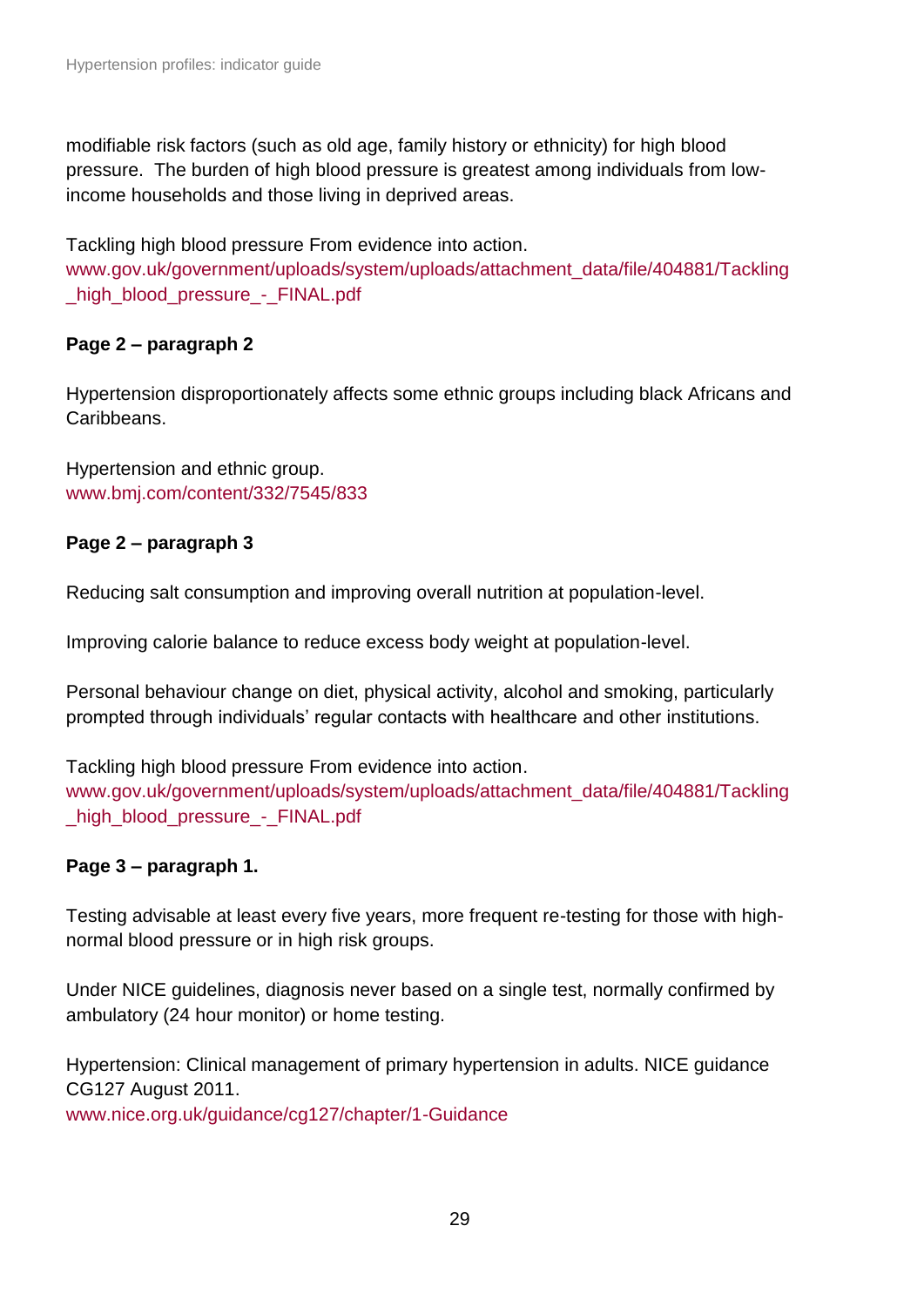Vast majority of diagnosis currently occurs in General Practice, but NHS Health Check, pharmacy, voluntary sector and home are also important testing venues and potential growth areas to maximise detection.

Blood Pressure UK. *Know Your Numbers 2013*  [www.bloodpressureuk.org/microsites/kyn/Home/AboutKYN/KYN2013](http://www.bloodpressureuk.org/microsites/kyn/Home/AboutKYN/KYN2013)  Stroke Association. *Know Your Blood Pressure*. [www.stroke.org.uk/kybp](http://www.stroke.org.uk/kybp)

Lloydspharmacy. Briefing note to Public Health England. 2014 (unpublished)

#### **Page 3 – paragraph 2**

Diagnosed hypertension is taken from the Quality and Outcomes Framework and represents all adults who have been diagnosed with hypertension and included on GP registers. The expected prevalence estimates of hypertension are modelled from the Health Survey for England data. This model has some known limitations: for example diagnosis of hypertension was based on three blood pressure readings in a single sitting rather than the ambulatory monitoring recommended by NICE; and the model was developed from 2003/04 survey data. Nevertheless the model is accepted as a reasonable indicative estimate of hypertension, and this suggests that in England there may be in excess of five million people living with undiagnosed hypertension.

Hypertension Prevalence Modelling Briefing Document Hannah Walford, Laurence Ramsay. ERPHO December 2011. [www.apho.org.uk/resource/view.aspx?RID=111139](http://www.apho.org.uk/resource/view.aspx?RID=111139)

#### **Page 4 – paragraph 1**

The NHS Health Check programme aims to help prevent heart disease, stroke, diabetes, kidney disease and certain types of dementia. Everyone between the ages of 40 and 74, who has not already been diagnosed with one of these conditions, will be invited once every five years to assess their risk of developing these conditions. They are given support and advice to help them reduce or manage that risk. During a health check a blood pressure check is made.

NHS Health Check [Internet]. London: Department of Health; 2014 [cited 2015 Jun 29]. [www.healthcheck.nhs.uk](http://www.healthcheck.nhs.uk/)